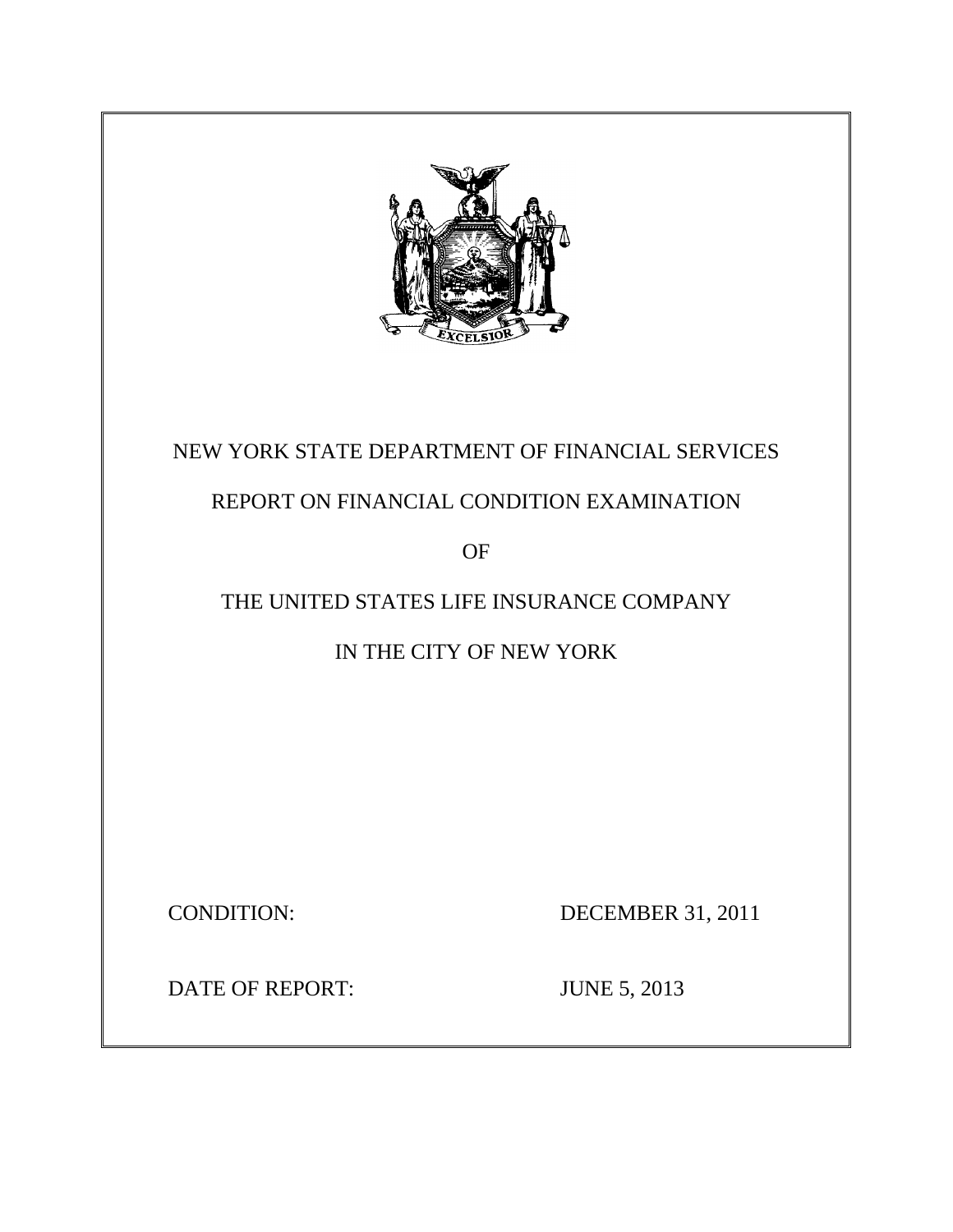### NEW YORK STATE DEPARTMENT OF FINANCIAL SERVICES

#### REPORT ON FINANCIAL CONDITION EXAMINATION

OF

### THE UNITED STATES LIFE INSURANCE COMPANY

IN THE CITY OF NEW YORK

AS OF

DECEMBER 31, 2011

DATE OF REPORT: JUNE 5, 2013

**EXAMINER:** 

PHARES CATON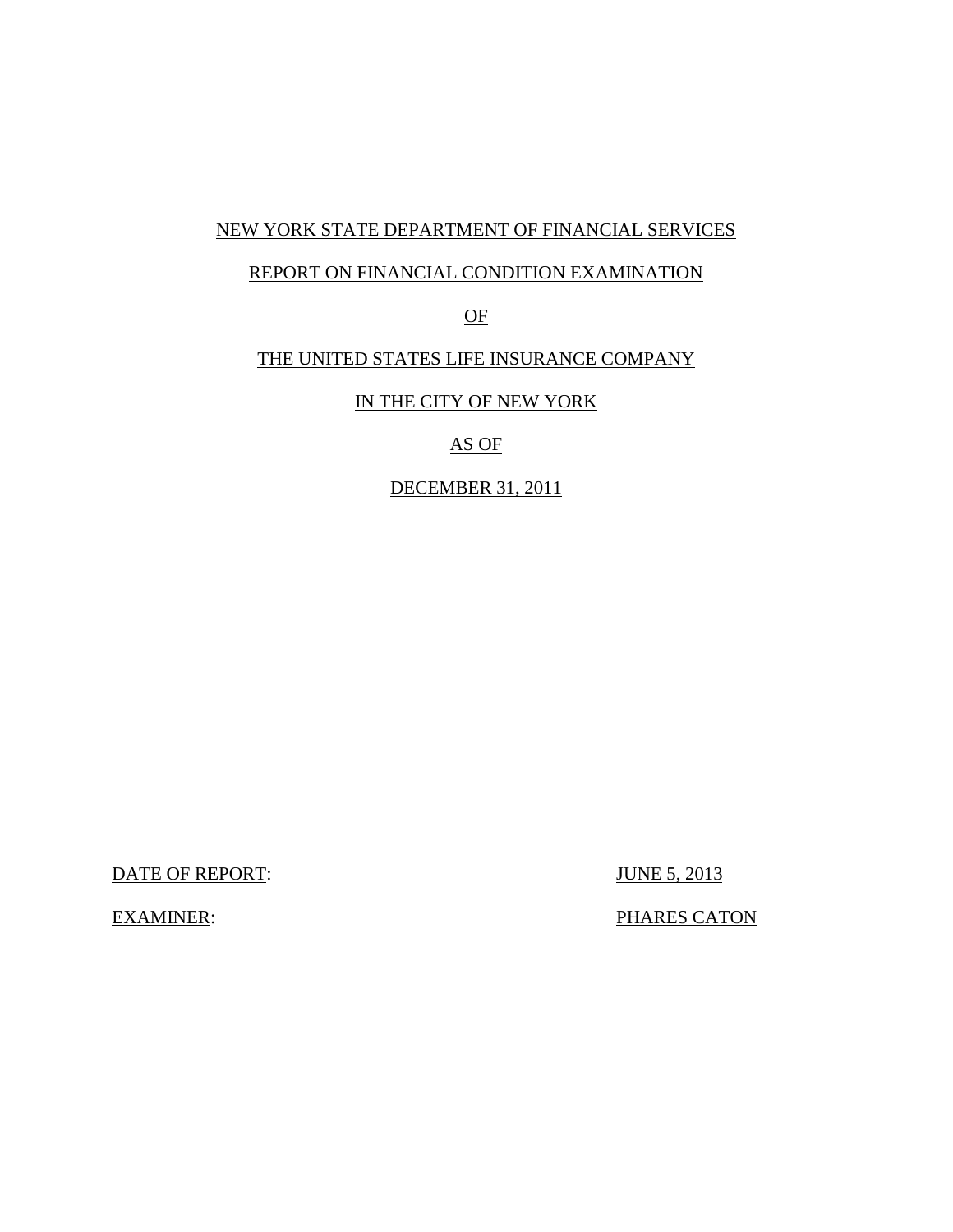### TABLE OF CONTENTS

| <b>ITEM</b> |                                      | PAGE NO.       |
|-------------|--------------------------------------|----------------|
| 1.          | Executive summary                    | $\overline{2}$ |
| 2.          | Scope of examination                 | 4              |
| 3.          | Description of Company               | 6              |
|             | A. History                           | 6              |
|             | B. Holding company                   | 8              |
|             | C. Organizational chart              | 9              |
|             | D. Service agreements                | 10             |
|             | E. Management                        | 15             |
| 4.          | Territory and plan of operations     | 17             |
|             | A. Statutory and special deposits    | 18             |
|             | <b>B.</b> Direct operations          | 18             |
|             | C. Reinsurance                       | 19             |
| 5.          | Significant operating results        | 20             |
| 6.          | <b>Financial statements</b>          | 23             |
|             | A. Independent accountants           | 23             |
|             | <b>B.</b> Net admitted assets        | 24             |
|             | C. Liabilities, capital and surplus  | 25             |
|             | D. Condensed summary of operations   | 26             |
|             | E. Capital and surplus account       | 27             |
| 7.          | Prior report summary and conclusions | 28             |
| 8.          | Summary and conclusions              | 30             |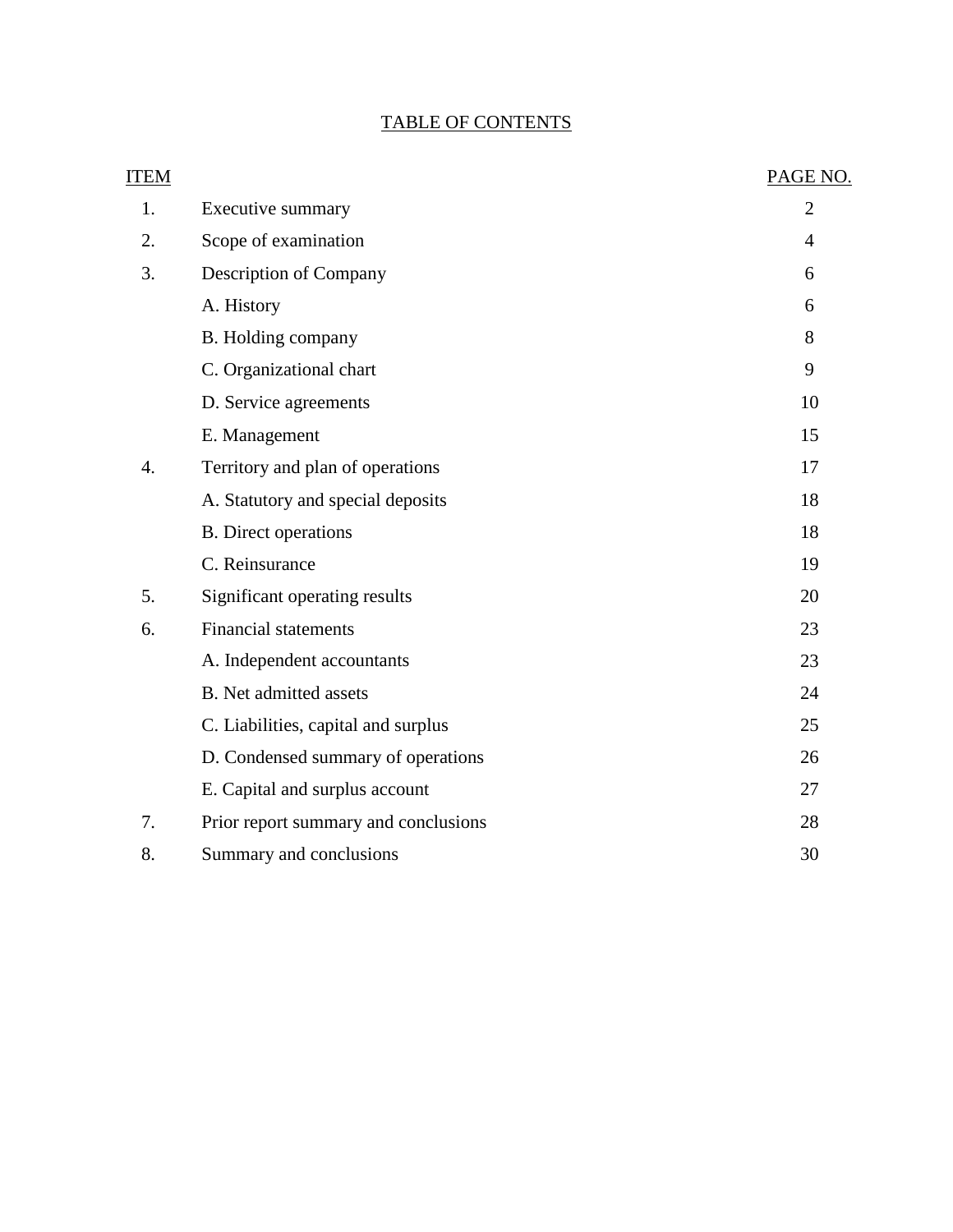

### NEW YORK STATE DEPARTMENT<sub>of</sub> FINANCIAL SERVICES

Andrew M. Cuomo

Benjamin M. Lawsky Governor Superintendent and Superintendent and Superintendent and Superintendent and Superintendent and Superintendent and Superintendent and Superintendent and Superintendent and Superintendent and Superintendent and Supe

June 5, 2013

Honorable Benjamin M. Lawsky Superintendent of Financial Services New York, New York 10004

Sir:

 2012 and annexed hereto, an examination has been made into the condition and affairs of The United States Life Insurance Company in the City of New York, hereinafter referred to as "the Company," at its main administrative office located at 3600 Route 66, Neptune, NJ 07753. The Company"s statutory home office is 200 Liberty Street, New York, NY 10281. In accordance with instructions contained in Appointment No. 30804, dated January 17,

Wherever "Department" appears in this report, it refers to the New York State Department of Financial Services.

The report indicating the results of this examination is respectfully submitted.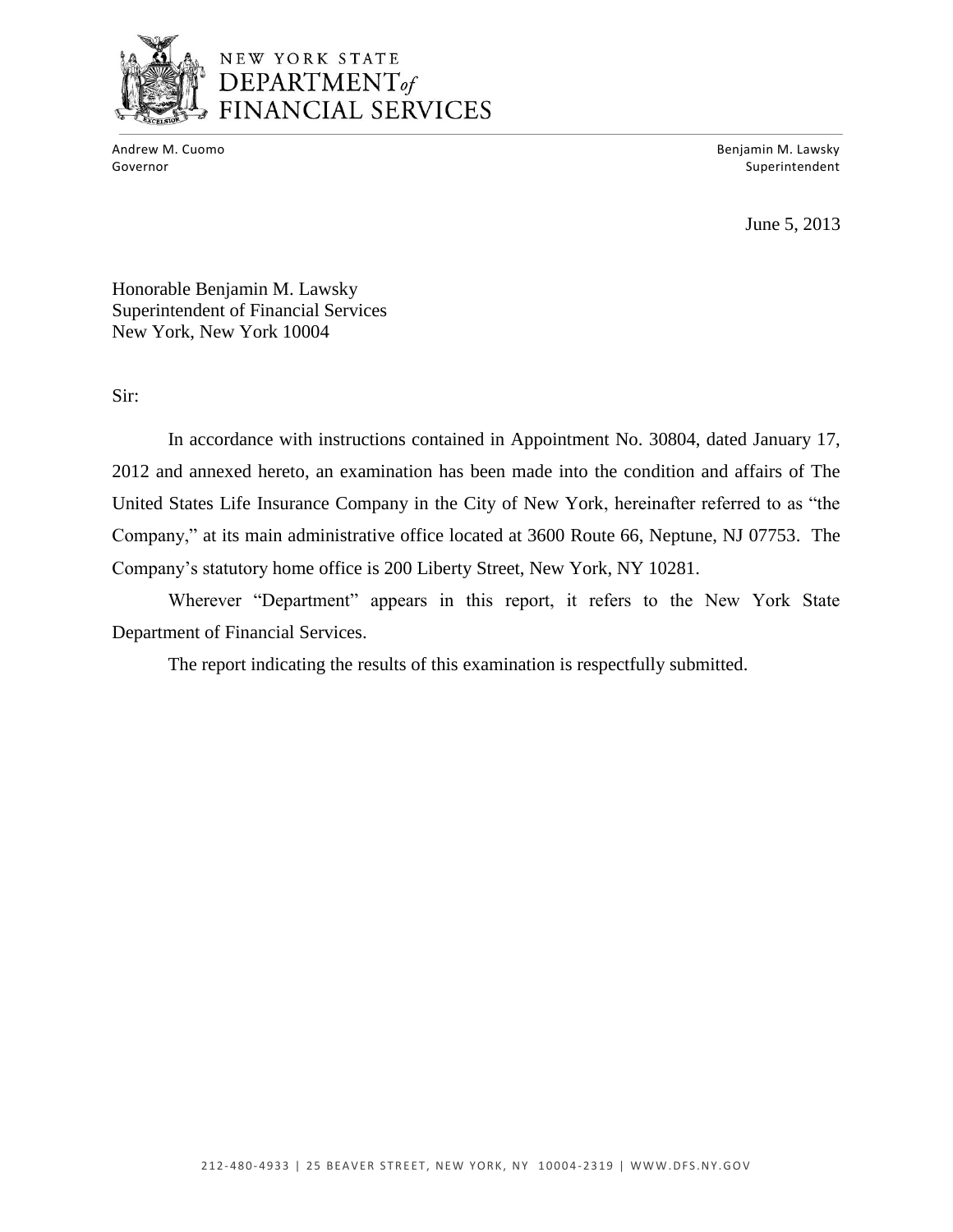#### 1. EXECUTIVE SUMMARY

<span id="page-4-0"></span>The material comments contained in this report are summarized below.

- In September 2008, the Company's ultimate parent, American International Group, Inc.  $\bullet$  ("AIG"), experienced a severe liquidity strain that resulted in AIG entering into a revolving credit facility with the Federal Reserve Bank of New York ("NY Fed"). An initial maximum amount of \$85 billion (as later amended and supplemented by a guarantee and pledge agreement, (the "Fed Facility Agreement") effective September 22, 2008), provided AIG and its subsidiaries with the necessary funds to continue its operations. Under the Fed Facility Agreement AIG had, among other things, issued 100,000 shares of Series C Perpetual, Convertible Participating Preferred Stock ("Series C Preferred Stock") to the AIG Credit Facility Trust, a trust established for the sole benefit of the United States Treasury. The Series C Preferred Stock represented approximately 79.9% of the aggregate voting power of AIG"s common stock, and was entitled to the same voting rights as AIG"s other common stock shareholders on all matters submitted to AIG shareholders. The United States Department of the Treasury additionally held warrants exercisable for 53,801,766 shares of AIG"s common stock.
- In total, the maximum support authorized by the U.S. Government to AIG reached \$182.3 billion by the end of 2008.
- The obligations created by the Fed Facility Agreement were guaranteed by certain AIG  $\bullet$  subsidiaries and secured by a pledge of certain assets of AIG and its subsidiaries. The Company was not a guarantor of the obligations created by the Fed Facility Agreement, nor did it pledge any assets to secure those obligations.
- Statement and its quarterly statutory financial statement for the three months ended Additional information concerning AIG and its transactions with the NY Fed and the United States Department of Treasury was provided in the Company"s 2008 Annual March 31, 2009, as filed with the Department.
- Beginning in May 2011, the Treasury successfully sold approximately 1.7 billion shares of AIG common stock in six public offerings for total proceeds of approximately \$51 billion, including approximately \$13 billion purchased by AIG. The Treasury continues to hold warrants to purchase approximately 2.7 million shares of AIG common stock – the sale of which is expected to provide an additional positive return to taxpayers.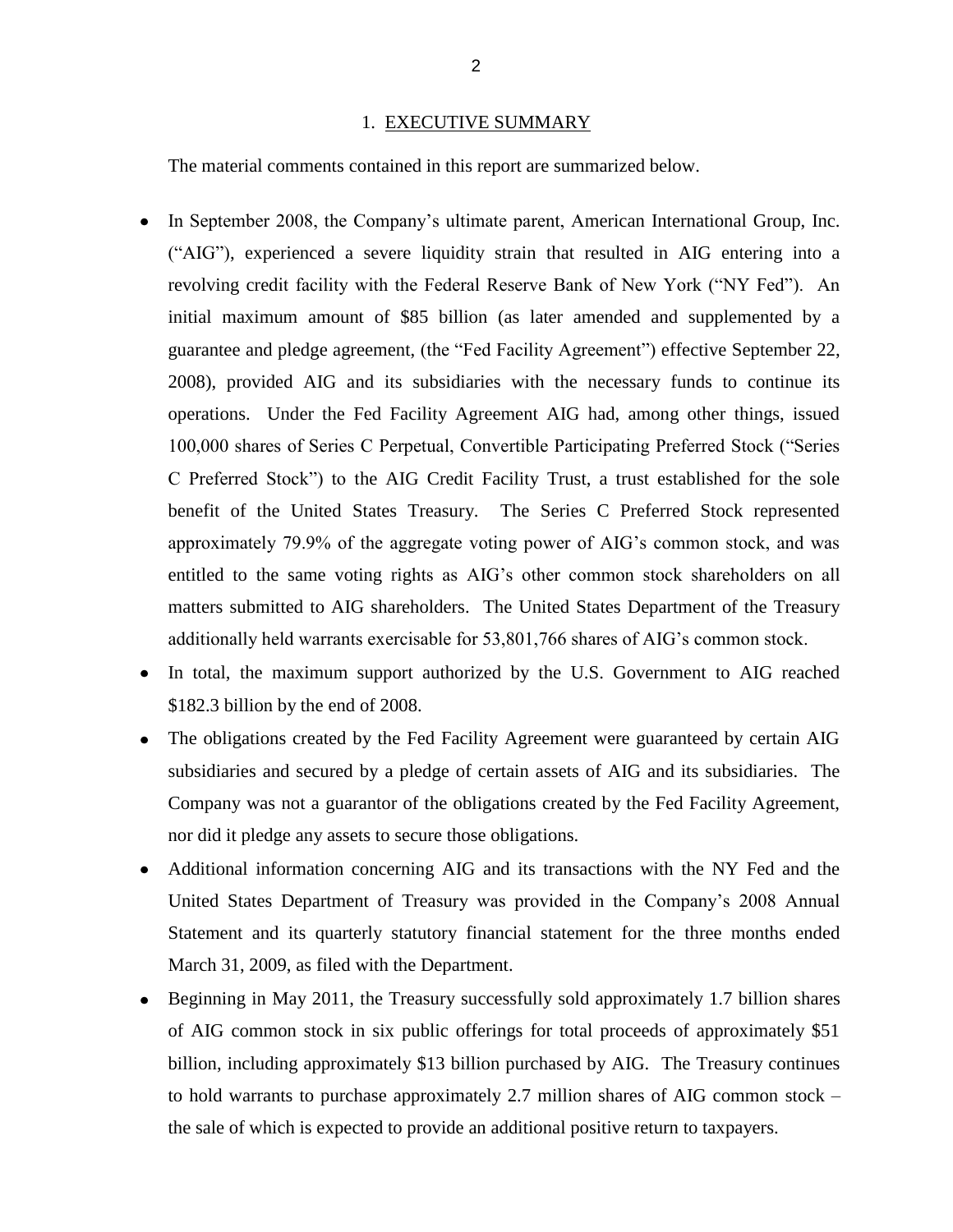From 2008 through December 14, 2012, utilizing asset sales and other actions by AIG, the Federal Reserve and the Treasury, the US Government recovered its full financial support of \$182.3 billion as well as achieved a combined positive return of \$22.7 billion.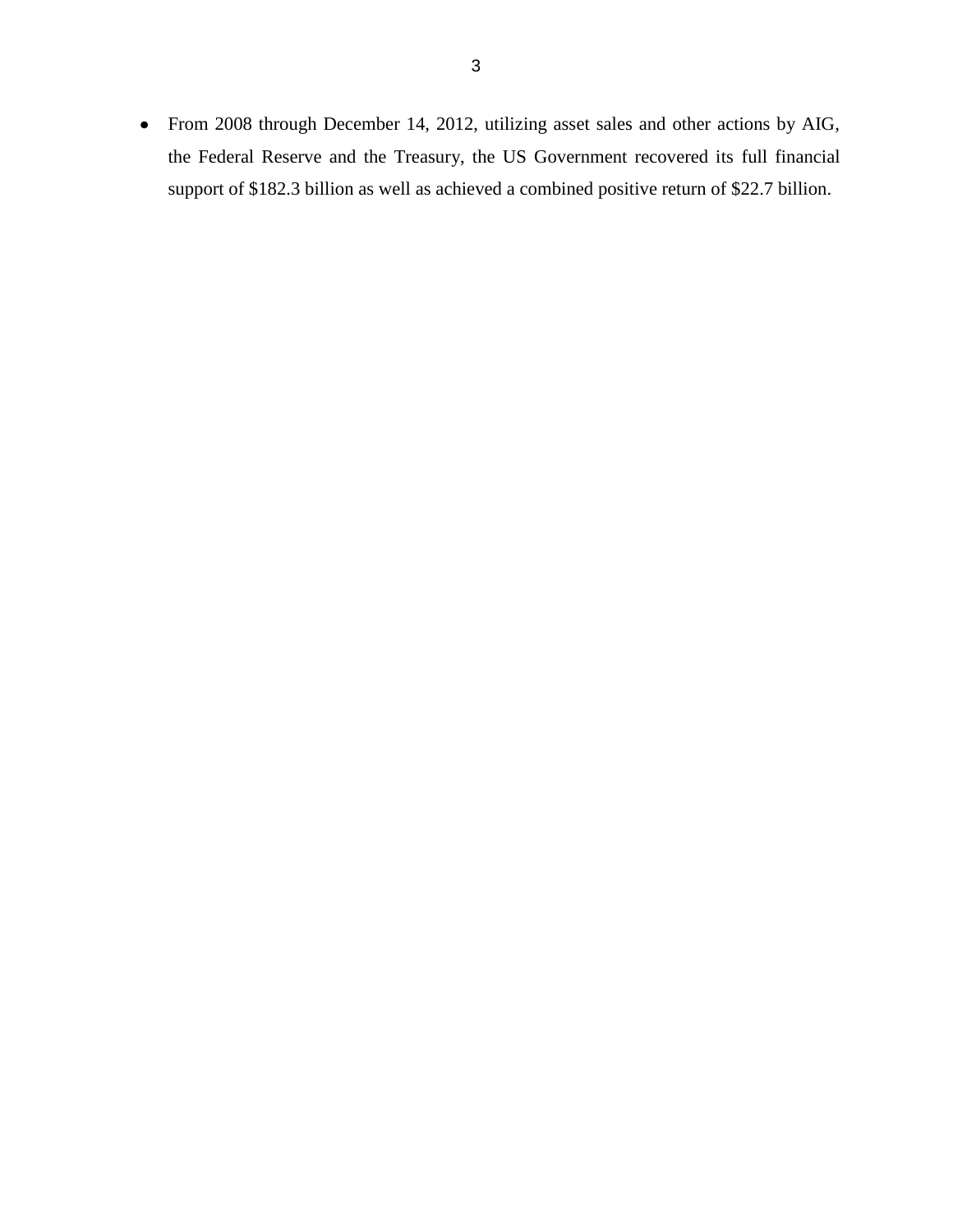#### 2. SCOPE OF EXAMINATION

<span id="page-6-0"></span>*Financial Condition Examiners Handbook, 2011 Edition* (the "Handbook"). The examination covers the four-year period from January 1, 2008 through December 31, 2011. The examination was conducted observing the guidelines and procedures in the Handbook and, where deemed appropriate by the examiner, transactions occurring subsequent to December 31, 2011 but prior The examination of the Company was a full scope examination as defined in the *NAIC*  to the date of this report (i.e., the completion date of the examination) were also reviewed.

 of the Handbook published by the National Association of Insurance Commissioners ("NAIC"). examiner's assessment of risk in the insurer's operations and utilizing that evaluation in formulating the nature and extent of the examination. The examiner planned and performed the examination to evaluate the current financial condition as well as identify prospective risks that may threaten the future solvency of the insurer. The examiner identified key processes, assessed to mitigate those risks. The examination also included assessing the principles used and significant estimates made by management, evaluating the overall financial statement presentation, and determining management's compliance with New York statutes and Department guidelines, Statutory Accounting Principles as adopted by the Department and The examination was conducted on a risk focused basis in accordance with the provisions The Handbook guidance provides for the establishment of an examination plan based on the the risks within those processes and evaluated the internal control systems and procedures used annual statement instructions.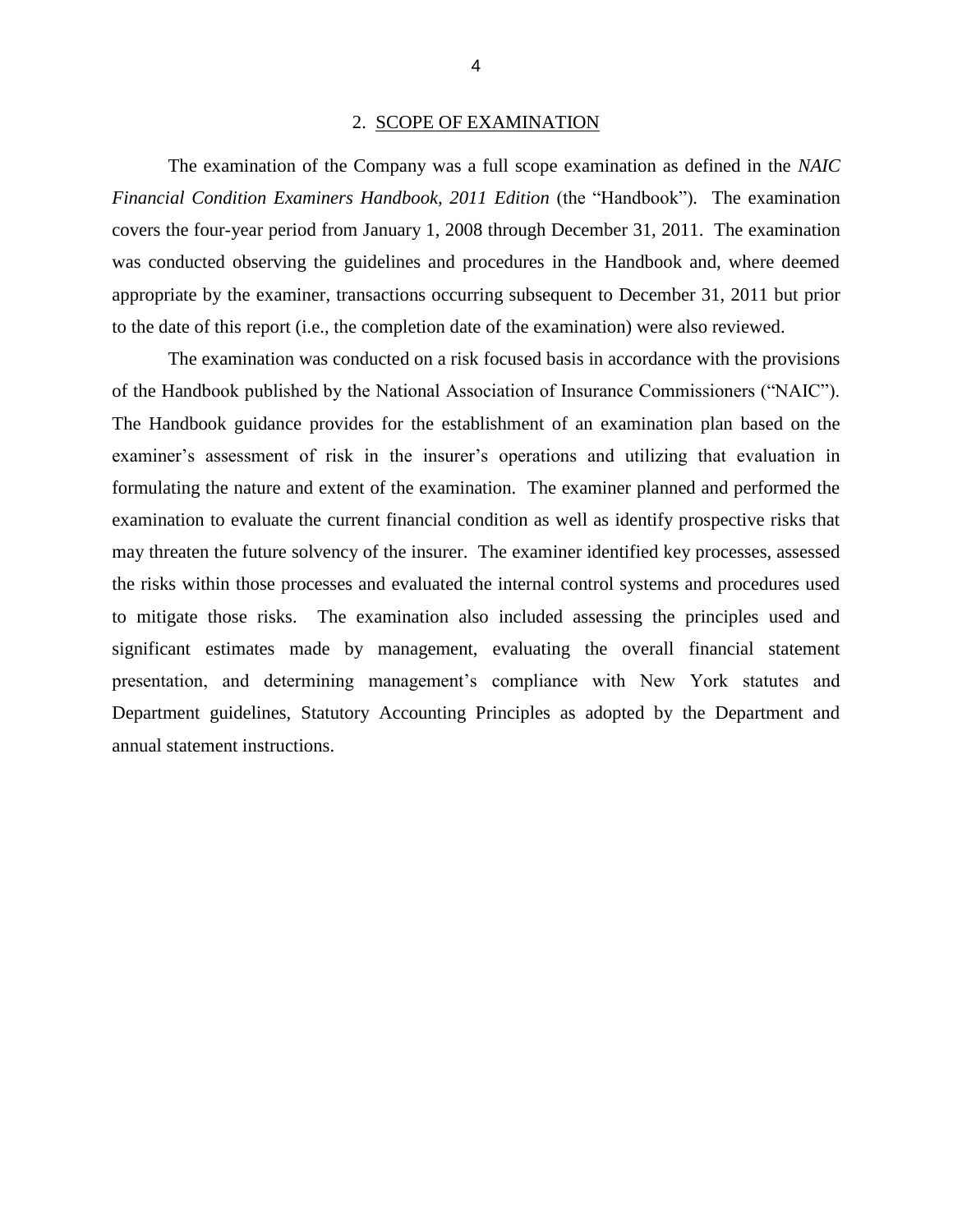environment were utilized to develop the examination approach. The Company"s risks and management activities were evaluated incorporating the NAIC"s nine branded risk categories. These categories are as follows: These categories are as follows: Information about the Company"s organizational structure, business approach and control

- Pricing/Underwriting
- Reserving
- Operational
- Strategic
- Credit
- Market
- Liquidity
- Legal
- Reputational

 The Company was audited annually, for the years 2008 through 2011, by the accounting firm of PriceWaterhouseCoopers ("PWC"). The Company received an unqualified opinion in all years under examination. The Company shares an internal audit department with its affiliates in the SunAmerica Financial Group. The Company also shares an internal control department with its affiliates in the SunAmerica Financial Group, which was given the task of assessing the internal control structure and compliance with the Sarbanes-Oxley Act of 2002 ("SOX"). Where applicable, SOX workpapers and reports were reviewed and portions were relied upon for this examination.

 The examination was conducted in conjunction with the coordinated examinations of licensed life insurance affiliates in the states of Arizona (examining SunAmerica Life Insurance Company), Delaware (examining American Life Insurance Company of Delaware) and Texas (examining American General Life Insurance Company). Since all states are accredited by the NAIC, the states deemed it appropriate to rely on each other"s work in the areas of the interview process and testing of controls because all companies share common management and controls. However, due to the size of the various companies and the thresholds established for materiality, separate matrices were developed and individualized substantive testing was performed.

The examiner reviewed the corrective actions taken by the Company with respect to the violations, recommendation and comments contained in the prior financial report on examination. The results of the examiner's review are contained in item 8 of this report.

 matters which involve departure from laws, regulations or rules, or which require explanation or This report on examination is confined to financial statements and comments on those description.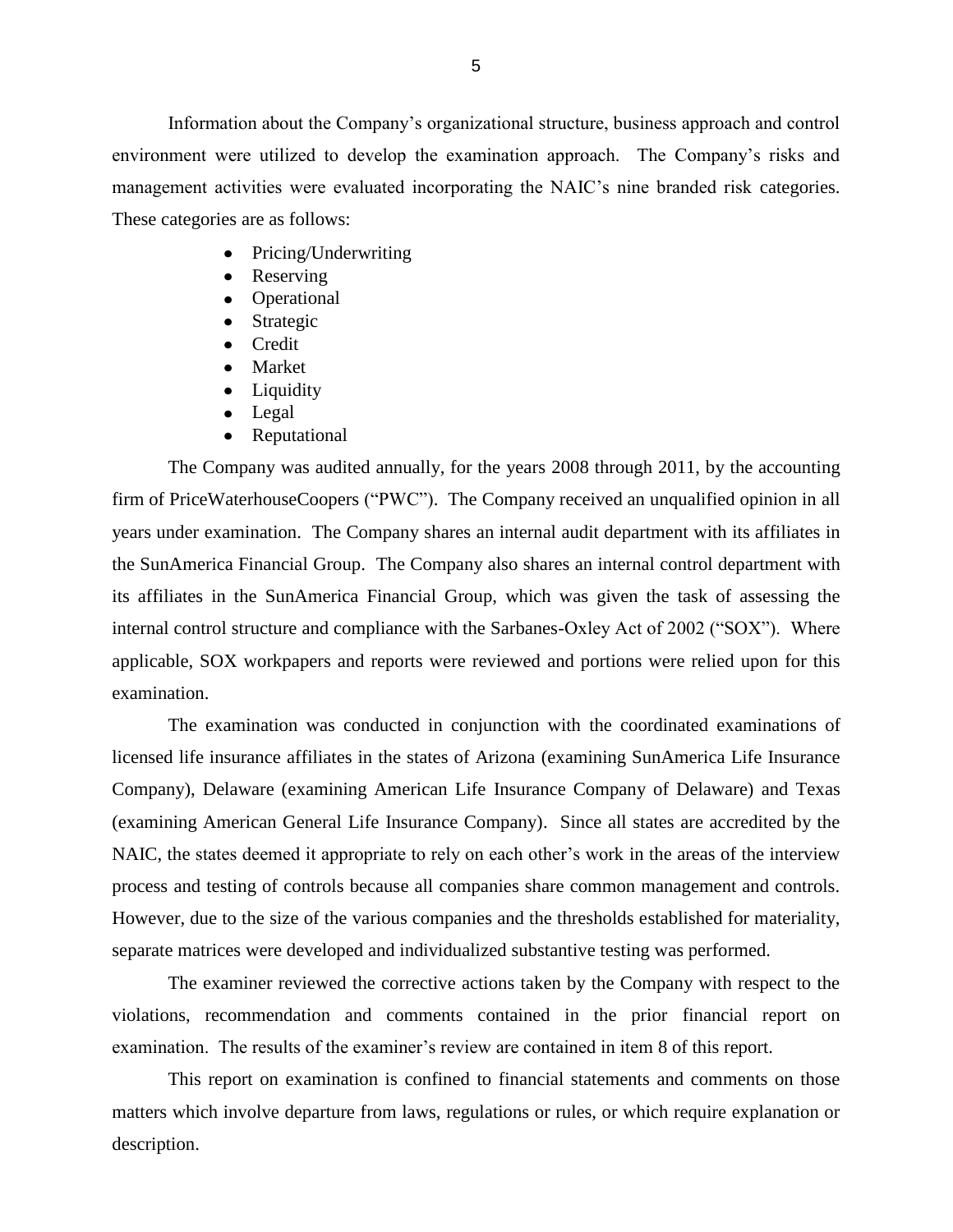#### 3. DESCRIPTION OF COMPANY

#### <span id="page-8-0"></span>A. History

The Company was incorporated as a stock life insurance company under the laws of New York on February 25, 1850 and commenced business on March 4, 1850.

 Under a special permit issued pursuant to Section 4231 of the New York Insurance Law, the Company writes both participating and non-participating business in all jurisdictions in which it is authorized to do business. The Company is licensed to transact business in all 50 states, the District of Columbia, Guam and The US Virgin Islands.

 On June 17, 1997, American General Corporation ("AGC") acquired control of the Company and its immediate parent, USLIFE Corporation, through the merger of USLIFE Corporation with the Texas Stars Corporation, a wholly owned subsidiary of AGC. On August 29, 2001, AGC was acquired by American International Group, Inc. ("AIG"), a Delaware corporation, resulting in AIG becoming the Company"s ultimate parent.

 On December 31, 2002, American General Life Insurance Company of New York ("AGNY"), a New York domiciled company, was merged with and into the Company. On December 31, 2003, North Central Life Insurance Company was also merged with and into the Company.

 In September 2008, the Company"s ultimate parent, AIG, experienced a severe liquidity strain that resulted in AIG entering into a revolving credit facility with the Federal Reserve Bank of New York ("NY Fed"). An initial maximum amount of \$85 billion (as later amended and supplemented by a guarantee and pledge agreement (the "Fed Facility Agreement"), effective September 22, 2008) provided AIG and its subsidiaries with the necessary funds to continue its operations. Under the Fed Facility Agreement AIG had, among other things, issued 100,000 shares of Series C Perpetual, Convertible Participating Preferred Stock ("Series C Preferred Stock") to the AIG Credit Facility Trust, a trust established for the sole benefit of the United States Treasury "Treasury". The Series C Preferred Stock represented approximately 79.9% of the aggregate voting power of AIG"s common stock, and was entitled to the same voting rights as AIG"s other common stock shareholders on all matters submitted to AIG shareholders. The Treasury additionally held warrants exercisable for 53,801,766 shares of AIG"s common stock.

In total, the maximum support authorized by the U.S. Government to AIG reached \$182.3 billion by the end of 2008.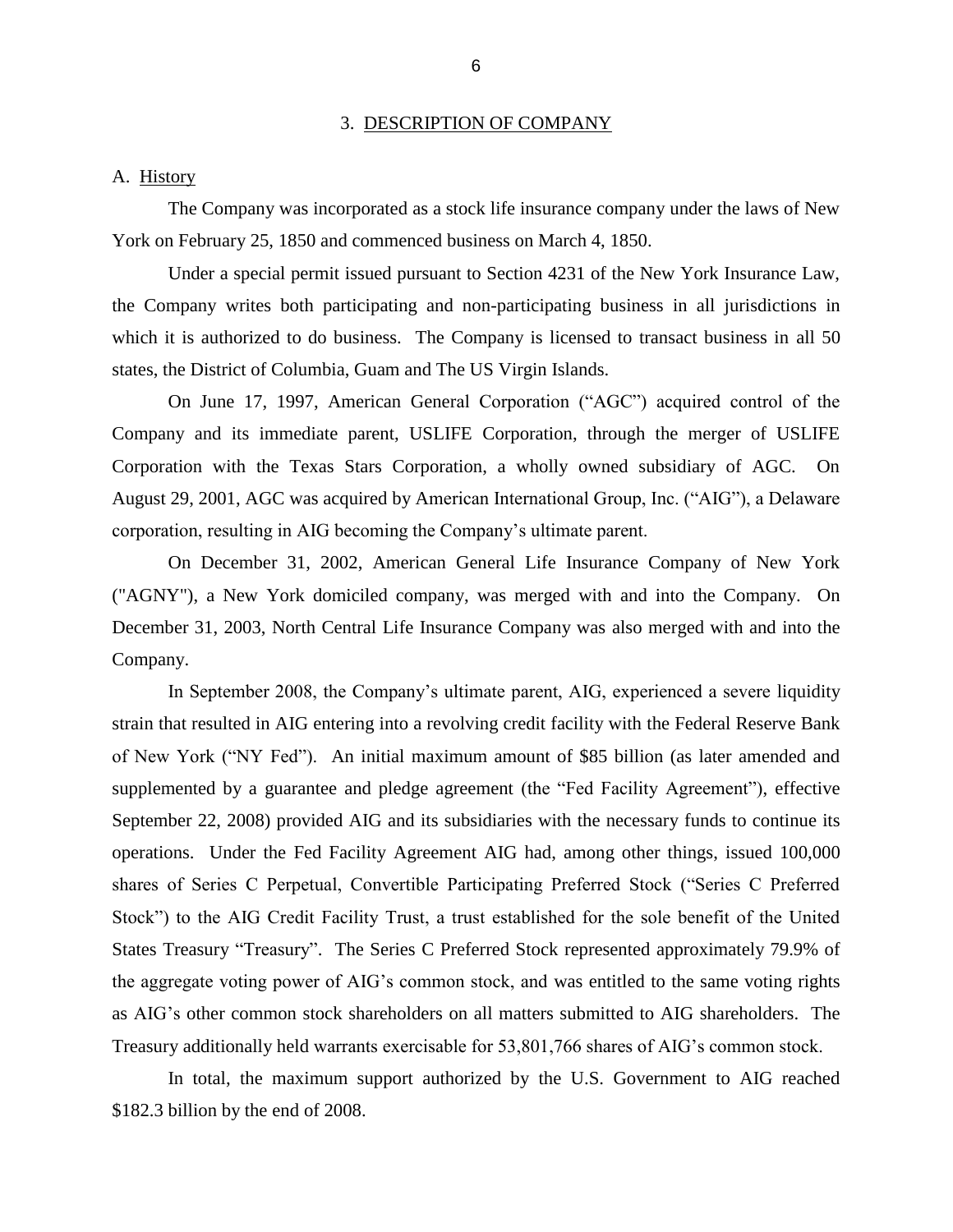The obligations created by the Fed Facility Agreement were guaranteed by certain AIG subsidiaries and secured by a pledge of certain assets of AIG and its subsidiaries. The Company was not a guarantor of the obligations created by the Fed Facility Agreement, nor did it pledge any assets to secure those obligations.

 Treasury was provided in the Company"s 2008 Annual Statement and its quarterly statutory Additional information concerning AIG and its transactions with the NY Fed and the financial statement for the three months ended March 31, 2009, as filed with the Department.

 From 2008 through December 14, 2012, utilizing asset sales and other actions by AIG, \$182.3 billion as well as achieved a combined positive return of \$22.7 billion. Beginning in May 2011, the Treasury successfully sold approximately 1.7 billion shares of AIG common stock in six public offerings for total proceeds of approximately \$51 billion, including approximately \$13 billion purchased by AIG. The Treasury continues to hold warrants to purchase approximately 2.7 million shares of AIG common stock – the sale of which is expected to provide an additional the Federal Reserve, and the Treasury, the US Government recovered its full financial support of positive return to taxpayers.

 During 2009, as part of AIG's restructuring, the Company further consolidated its domestic life and retirement services subsidiaries under the SunAmerica Financial Group and the SunAmerica Retirement Services, Inc. umbrellas. The AGC affiliates, including the Company, were realigned under SunAmerica Financial Group.

 Effective December 31, 2010, American International Life Insurance Company merged with and into the Company, subsequent to the receipt of regulatory approval from the Department. The Company was the surviving entity in this transaction.

 Effective December 31, 2011, First SunAmerica Life Insurance Company ("FSA") merged with and into the Company, subsequent to the receipt of regulatory approval from the Department. The Company was again the surviving entity in this transaction.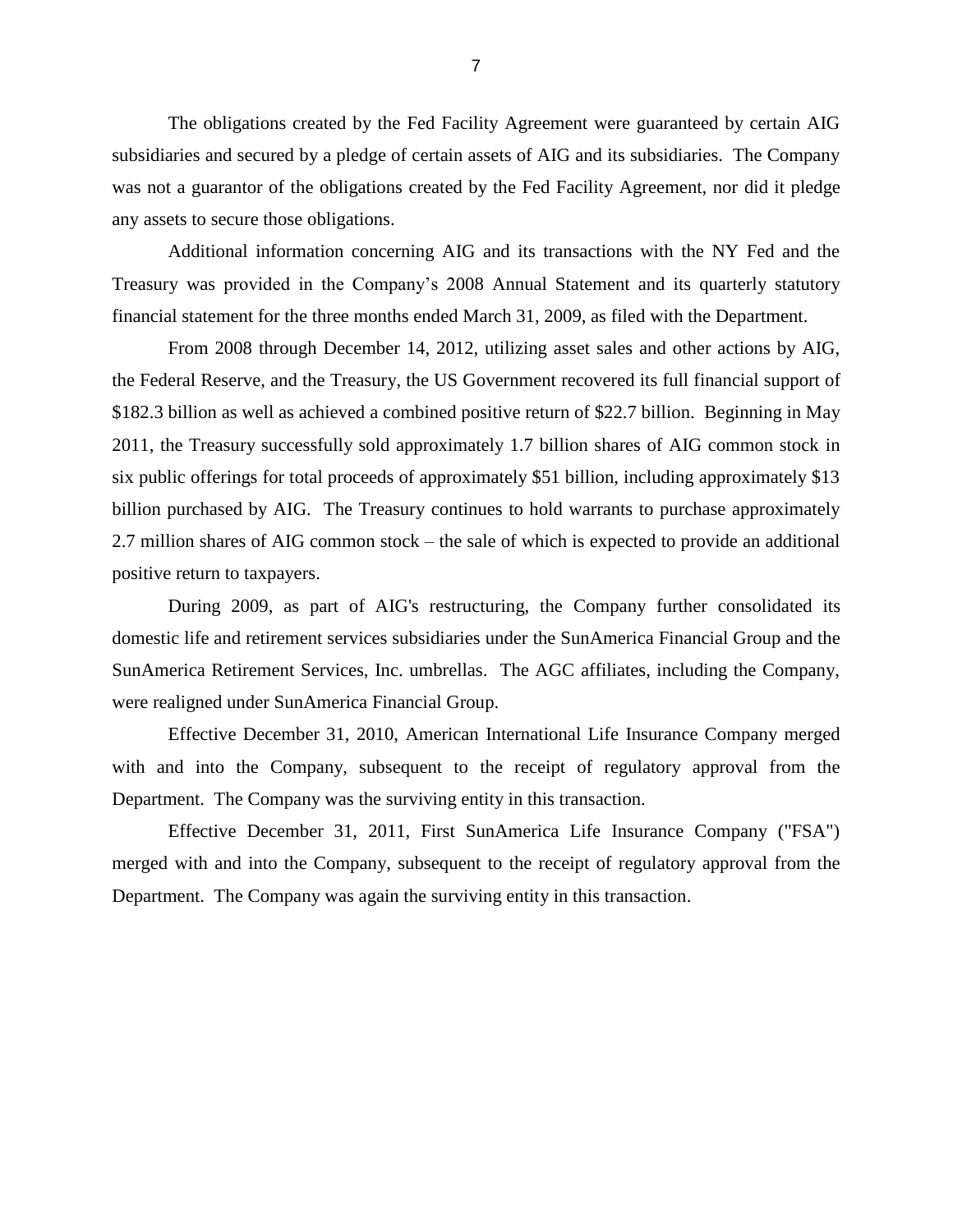<span id="page-10-0"></span>B. Holding Company

 The Company is a wholly owned subsidiary of AGC Life Insurance Company ("AGC Life"), domiciled in the State of Missouri. AGC Life is in turn a wholly owned subsidiary of AIG Life Holdings (US), Inc., a Texas holding company*.* The ultimate parent of the Company is AIG, a Delaware holding Company.

 countries. AIG companies provide life insurance and retirement services in the United States. AIG companies also serve commercial, institutional and individual customers through one of the AIG is an international insurance organization serving customers in more than 130 most extensive worldwide property-casualty networks of any insurer.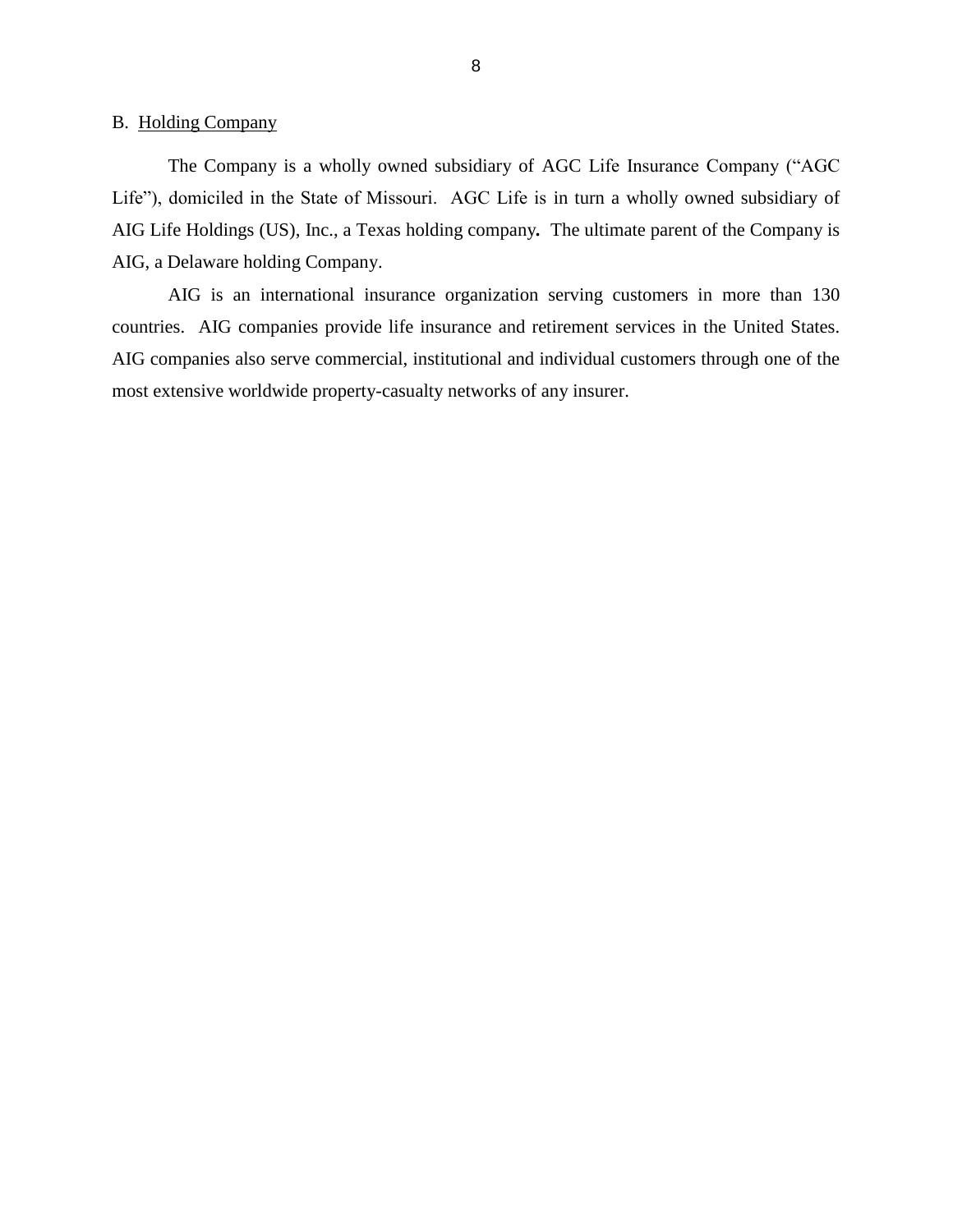#### <span id="page-11-0"></span>C. Organizational Chart

 An organization chart reflecting the relationship between the Company and significant entities in its holding company system as of December 31, 2011 follows:

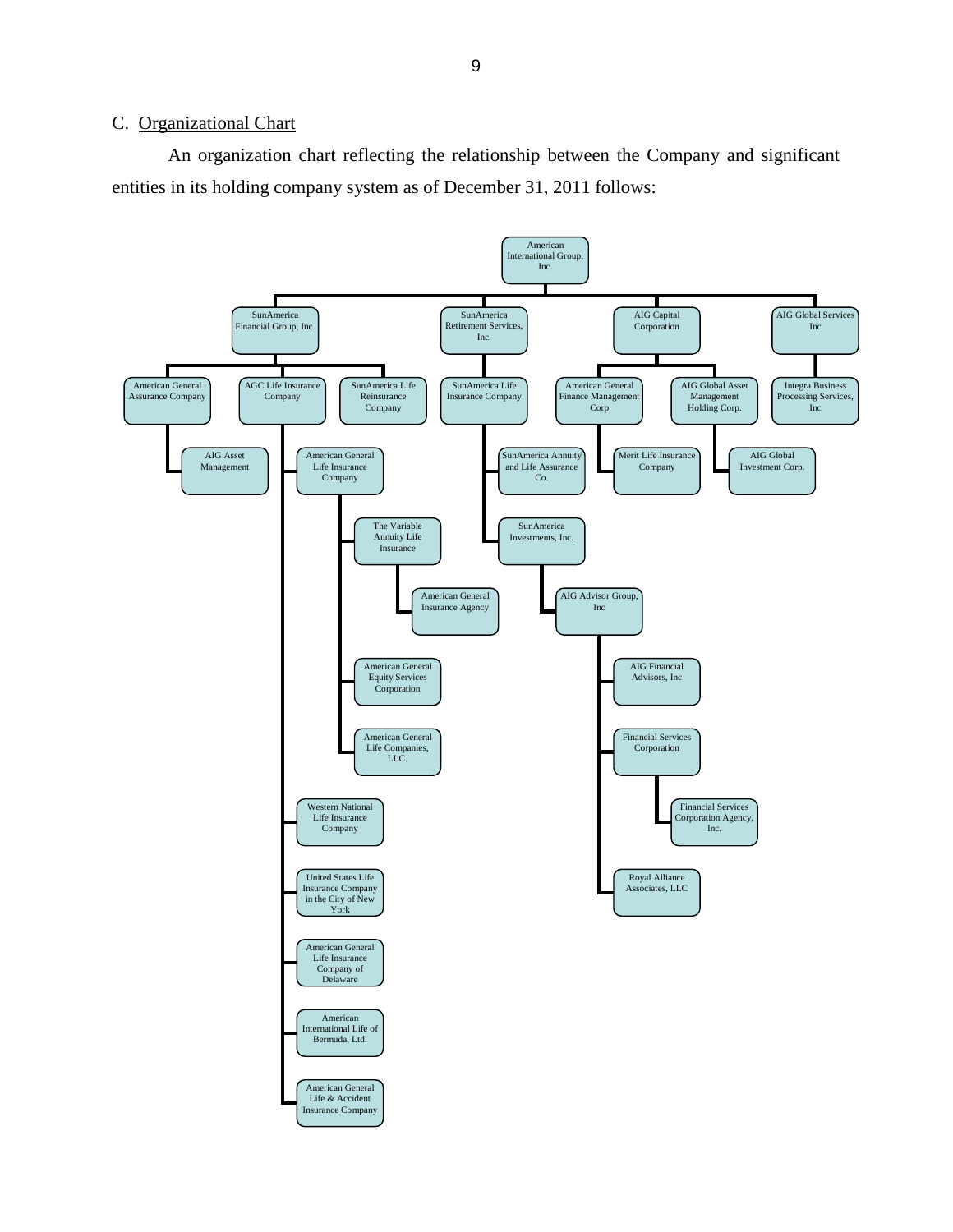## D. Service Agreements

The Company had 20 service agreements in effect with affiliates during the examination period.

|                |                                       |            |                     |           |                       |      | Income/                   |
|----------------|---------------------------------------|------------|---------------------|-----------|-----------------------|------|---------------------------|
|                |                                       |            |                     | Recipient |                       |      | (Expense)* For Each       |
|                | Type of                               | Effective  | Provider of         | of        | Specific Service(s)   |      | Year of the               |
| No.            | Agreement                             | Date       | <b>Services</b>     | Services  | Covered               |      | Examination               |
|                |                                       |            |                     |           |                       |      |                           |
| $\mathbf{1}$   | Administrative                        | 12/01/2002 | Integra             | The       | Administrative        | 2008 | (2,043,308)               |
|                | <b>Services</b>                       |            | <b>Business</b>     | Company   | services related to   | 2009 | (2,008,363)               |
|                | Agreement                             |            | Processing          |           | business processing.  | 2010 | (1,847,264)               |
|                | (File # 30828)                        |            | Inc.                |           |                       | 2011 | (2,012,408)               |
| $\overline{2}$ | Administrative                        | 05/01/2006 | American            | The       | Administrative        | 2008 | \$(94, 952, 587)          |
|                | <b>Services</b>                       |            | <b>General Life</b> | Company   | services on the       | 2009 | \$(70,038,207)            |
|                | Agreement                             |            | Companies           |           | Company's group       | 2010 | \$ (55,169,973)           |
|                | (File #35399)                         |            |                     |           | lines of insurance    | 2011 | \$ (66, 858, 457)         |
|                |                                       |            |                     |           | business.             |      |                           |
| $\overline{3}$ | Administrative                        | 05/01/2006 | American            | The       | Administrative        | 2008 | (9,603,138)               |
|                | <b>Services</b>                       |            | General Life        | Company   | services on all lines | 2009 | \$(14,636,908)            |
|                | Agreement <sup><math>(1)</math></sup> |            | Companies           |           | of the Company's      | 2010 | \$(14,003,702)            |
|                | (File # 35399)                        |            |                     |           | insurance business.   | 2011 | \$<br>$\mathbf{0}$        |
| $\overline{4}$ | Administrative                        | 01/19/2007 | American            | The       | Administrative        | 2008 | \$(42,769,972)            |
|                | <b>Services</b>                       |            | General Life        | Company   | services on all the   | 2009 | \$(45, 152, 429)          |
|                | Agreement                             |            | Companies           |           | Company's             | 2010 | \$(32,661,290)            |
|                | (File # 37012)                        |            |                     |           | individual lines of   | 2011 | $$$ (36,864,005)          |
|                |                                       |            |                     |           | life insurance        |      |                           |
|                |                                       |            |                     |           | business.             |      |                           |
| 5              | Administrative                        | 01/19/2007 | Western             | The       | Administrative        | 2008 | \$<br>$\overline{0}$      |
|                | <b>Services</b>                       |            | National Life       | Company   | services for certain  | 2009 | \$<br>$\overline{0}$      |
|                | Agreement <sup>(2)</sup>              |            | Insurance           |           | fixed annuity         | 2010 | \$<br>0                   |
|                | (File # 37013)                        |            | Company             |           | products issued by    | 2011 | \$<br>$\theta$            |
|                |                                       |            |                     |           | the Company.          |      |                           |
| 6              | Administrative                        | 03/25/2004 | Western             | The       | Administrative        | 2008 | (2,203,939)               |
|                | <b>Services</b>                       |            | National Life       | Company   | services as to all    | 2009 | (1,697,421)               |
|                | Agreement                             |            | Insurance           |           | fixed annuity         | 2010 | (1,249,336)               |
|                | (File # 32209B)                       |            | Company             |           | products.             | 2011 | $\frac{1}{2}$<br>728,734) |
| $\overline{7}$ | Assignment and                        | 05/01/2009 | American            | The       | Services for          | 2008 | (1,016,595)               |
|                | Service                               |            | General Life        | Company   | structured settlement | 2009 | (1,010,712)               |
|                | Agreement                             |            | Insurance           |           | products.             | 2010 | $\frac{1}{2}$<br>804,839  |
|                | (File $#41300$ )                      |            | Company             |           |                       | 2011 | \$(<br>967,965            |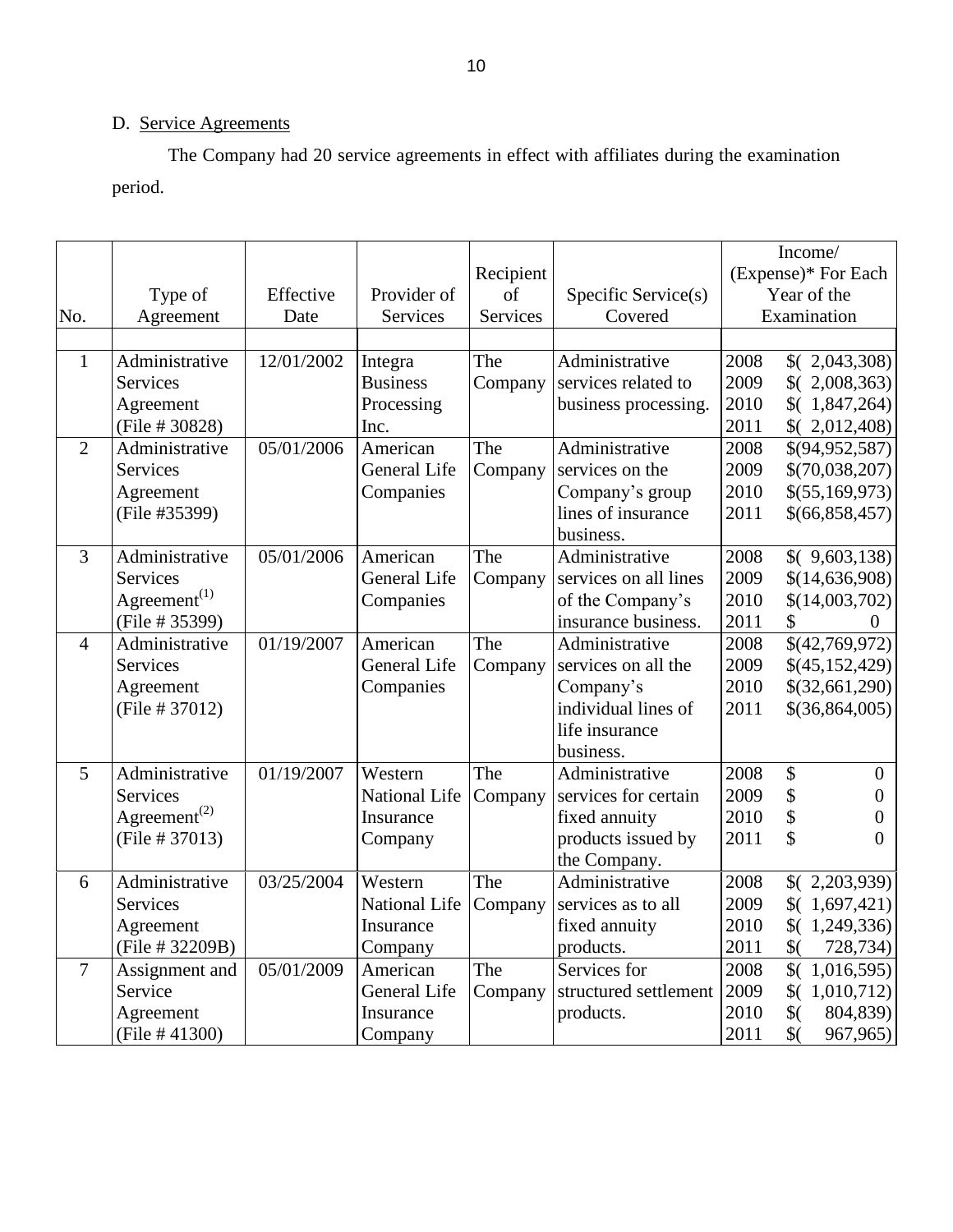|     |                          |             |                  |           |                         |      |                   | Income/             |
|-----|--------------------------|-------------|------------------|-----------|-------------------------|------|-------------------|---------------------|
|     |                          |             |                  | Recipient |                         |      |                   | (Expense)* For Each |
|     | Type of                  | Effective   | Provider of      | of        | Specific Service(s)     |      |                   | Year of the         |
| No. | Agreement                | Date        | Services         | Services  | Covered                 |      |                   | Examination         |
|     |                          |             |                  |           |                         |      |                   |                     |
| 8   | <b>General Agent</b>     | 11/07/2001  | American         | The       | <b>American General</b> | 2008 | $\frac{1}{2}$     | 19,352)             |
|     | Agreement                |             | General          | Company   | <b>Insurance Agency</b> | 2009 | $\frac{1}{2}$     | 13,827)             |
|     | (File #29573)            |             | Insurance        |           | will act as general     | 2010 | $\frac{1}{2}$     | 3,435)              |
|     |                          |             | Agency           |           | agent for US Life.      | 2011 | $\frac{1}{2}$     | 2,247)              |
|     |                          |             |                  |           |                         |      |                   |                     |
| 9   | <b>General Agent</b>     | 12/01/2006  | <b>AIG</b>       | The       | Assistance with the     | 2008 | $\frac{1}{2}$     | 90,389)             |
|     | Agreements               |             | Financial        | Company   | sale of the             | 2009 | $\frac{1}{2}$     | 63,961)             |
|     | (File #35580),           |             | Advisors,        |           | Company's variable      | 2010 | $\frac{1}{2}$     | 60,779)             |
|     | (File #35578),           |             | FSC Agency,      |           | business.               | 2011 | $\frac{1}{2}$     | 55,365)             |
|     | (File #35581)            |             | Inc., Royal      |           |                         |      |                   |                     |
|     |                          |             | Alliance         |           |                         |      |                   |                     |
|     |                          |             | Associates,      |           |                         |      |                   |                     |
|     |                          |             | Inc.             |           |                         |      |                   |                     |
| 10  | Investment               | 01/01/1999  | AIG Global       | The       | Assistance with the     | 2008 |                   | (1,728,239)         |
|     | Services                 |             | Investment       | Company   | execution and           | 2009 |                   | (1,628,683)         |
|     | $Agreement^{(1)}$        |             | Corporation      |           | performance with        | 2010 | $\sqrt[6]{\cdot}$ | 1,743,143)          |
|     | (File #29914),           |             |                  |           | the Company's           | 2011 | \$                | $\theta$            |
|     | (File #42421)            |             |                  |           | investment              |      |                   |                     |
|     |                          |             |                  |           | decisions, and          |      |                   |                     |
|     |                          |             |                  |           | investment              |      |                   |                     |
|     |                          |             |                  |           | management.             |      |                   |                     |
| 11  | Investment               | Eff         | AIG Global       | The       | Assistance with the     | 2008 |                   | (2,635,658)         |
|     | Advisory                 | 03/14/2003, | Investment       | Company   | execution and           | 2009 |                   | (2,595,913)         |
|     | $Agreement^{(1)}$        | assigned to | Corporation      |           | performance with        | 2010 | $\sqrt[6]{\cdot}$ | 3,610,314)          |
|     | (File#30959)             | AMG on      |                  |           | the Company's           | 2011 | \$                | $\theta$            |
|     | (File#42421A)            | 03/26/2010  |                  |           | investment              |      |                   |                     |
|     |                          |             |                  |           | management              |      |                   |                     |
|     |                          |             |                  |           |                         |      |                   |                     |
|     |                          |             |                  |           |                         |      |                   |                     |
| 12  | Amended and              | 01/01/2011  | <b>AIG Asset</b> | The       | Assistance with         | 2008 | \$                | $\overline{0}$      |
|     | Restated                 |             | Management       | Company   | execution and           | 2009 | \$                |                     |
|     | Investment               |             |                  |           | performance of the      | 2010 | \$                |                     |
|     | Advisory                 |             |                  |           | Company's               | 2011 |                   | (9,055,426)         |
|     | Agreement                |             |                  |           | investments,            |      |                   |                     |
|     | (File # 44434)           |             |                  |           | management.             |      |                   |                     |
| 13  | Non-Exclusive            | 06/07/2002  | American         | The       | License to the          | 2008 | \$                | $\overline{0}$      |
|     | License                  |             | General          | Company   | Company to use          | 2009 | \$                | $\overline{0}$      |
|     | Agreement <sup>(3)</sup> |             | Corporation      |           | "American General"      | 2010 | \$                | $\theta$            |
|     | (File#26529)             |             |                  |           | name.                   | 2011 | \$                | $\overline{0}$      |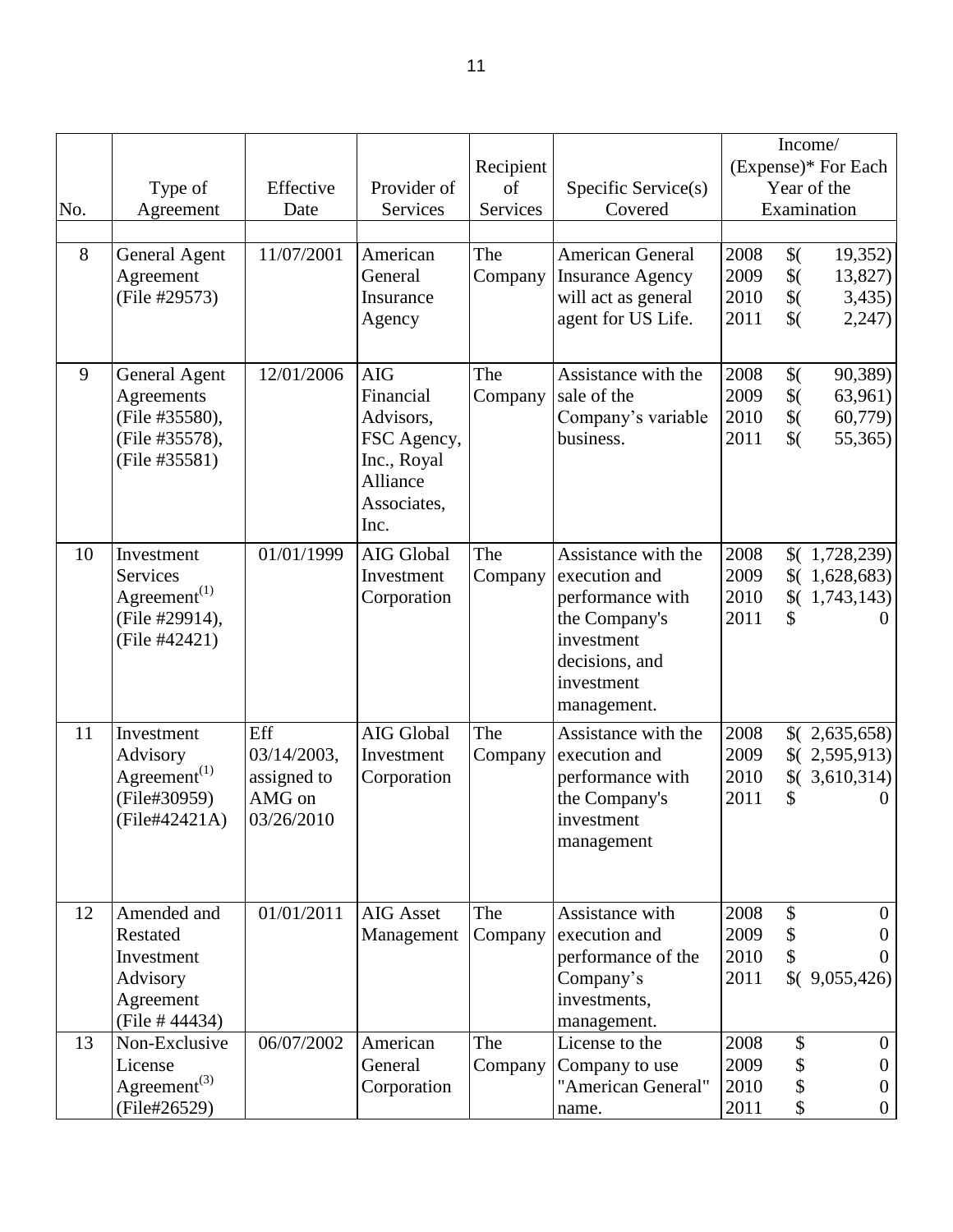|     |                                       |             |                                 |           |                                           | Income/                |
|-----|---------------------------------------|-------------|---------------------------------|-----------|-------------------------------------------|------------------------|
|     |                                       |             |                                 | Recipient |                                           | (Expense)* For Each    |
|     | Type of                               | Effective   | Provider of                     | of        | Specific Service(s)                       | Year of the            |
| No. | Agreement                             | Date        | Services                        | Services  | Covered                                   | Examination            |
|     |                                       |             |                                 |           |                                           |                        |
| 14  | Administrative                        | 04/25/2006; | American                        | The       | Allows affiliated                         | 2008<br>\$(8,119,420)  |
|     | Service                               | amended and | General                         | Company   | selling group                             | 2009<br>\$(7,313,456)  |
|     | Agreements                            | restated    | Securities                      |           | members to                                | 2010<br>\$ (8,800,644) |
|     | (File #'s 35162,                      | 02/18/2009; | Inc.,                           |           | distribute the                            | 2011<br>\$(4,825,857)  |
|     | 35168, 35169,                         | amended and | American                        |           | Company's variable                        |                        |
|     | 35170)                                | restated    | General                         |           | products                                  |                        |
|     | (Amended and                          | 11/18/2009  | Insurance                       |           |                                           |                        |
|     | Restated                              |             | Agency,                         |           |                                           |                        |
|     | 2/18/2009 - File                      |             | Royal                           |           |                                           |                        |
|     | number 40533);                        |             | Alliance                        |           |                                           |                        |
|     | amended and                           |             | <b>Associates</b>               |           |                                           |                        |
|     | restated                              |             | Inc.,                           |           |                                           |                        |
|     | 11/18/2009; file                      |             | <b>AIG</b>                      |           |                                           |                        |
|     | numbers                               |             | Financial                       |           |                                           |                        |
|     | (41931, 41932,                        |             | Advisors,                       |           |                                           |                        |
|     | and 41933)                            |             | FSC,                            |           |                                           |                        |
|     |                                       |             | Securities                      |           |                                           |                        |
|     |                                       |             |                                 |           |                                           |                        |
|     |                                       |             | Corporation,                    |           |                                           |                        |
|     |                                       |             | Advantage                       |           |                                           |                        |
|     |                                       |             | Capital                         |           |                                           |                        |
|     |                                       |             | Corporation,                    |           |                                           |                        |
|     |                                       |             | Advantage                       |           |                                           |                        |
|     |                                       |             | Capital                         |           |                                           |                        |
|     |                                       |             | Insurance                       |           |                                           |                        |
|     |                                       |             | Agency                          | The       |                                           |                        |
| 15  | Administrative<br>Service             | 01/10/2002; | American                        |           | Agreements permit                         |                        |
|     | Agreement <sup>(4)</sup>              | 05/01/2007; | General                         | Company   | <b>AGSI</b><br>representatives/the        |                        |
|     | (File # 37317A)                       |             | Equity<br>Services and          |           |                                           |                        |
|     | (amended and                          |             |                                 |           | Company's                                 |                        |
|     | restated 2008                         |             | <b>AIG Annuity</b><br>Insurance |           | appointed agents to<br>sell the Company's |                        |
|     |                                       |             |                                 |           |                                           |                        |
|     | File # 40533A)                        |             | Agency                          |           | variable products<br><b>Allows AIG</b>    |                        |
| 16  | Administrative                        | 09/23/1975  | AIG and                         | AIL,      |                                           |                        |
|     | Service                               | amended     | American                        | The       | affiliates to allocate                    |                        |
|     | Agreement <sup><math>(5)</math></sup> | 9/1/2003    | International                   | Company   | the cost of one time                      |                        |
|     | (File # 31886)                        |             | Life                            |           | capital expenses to                       |                        |
|     |                                       |             |                                 |           | the affected affiliates                   |                        |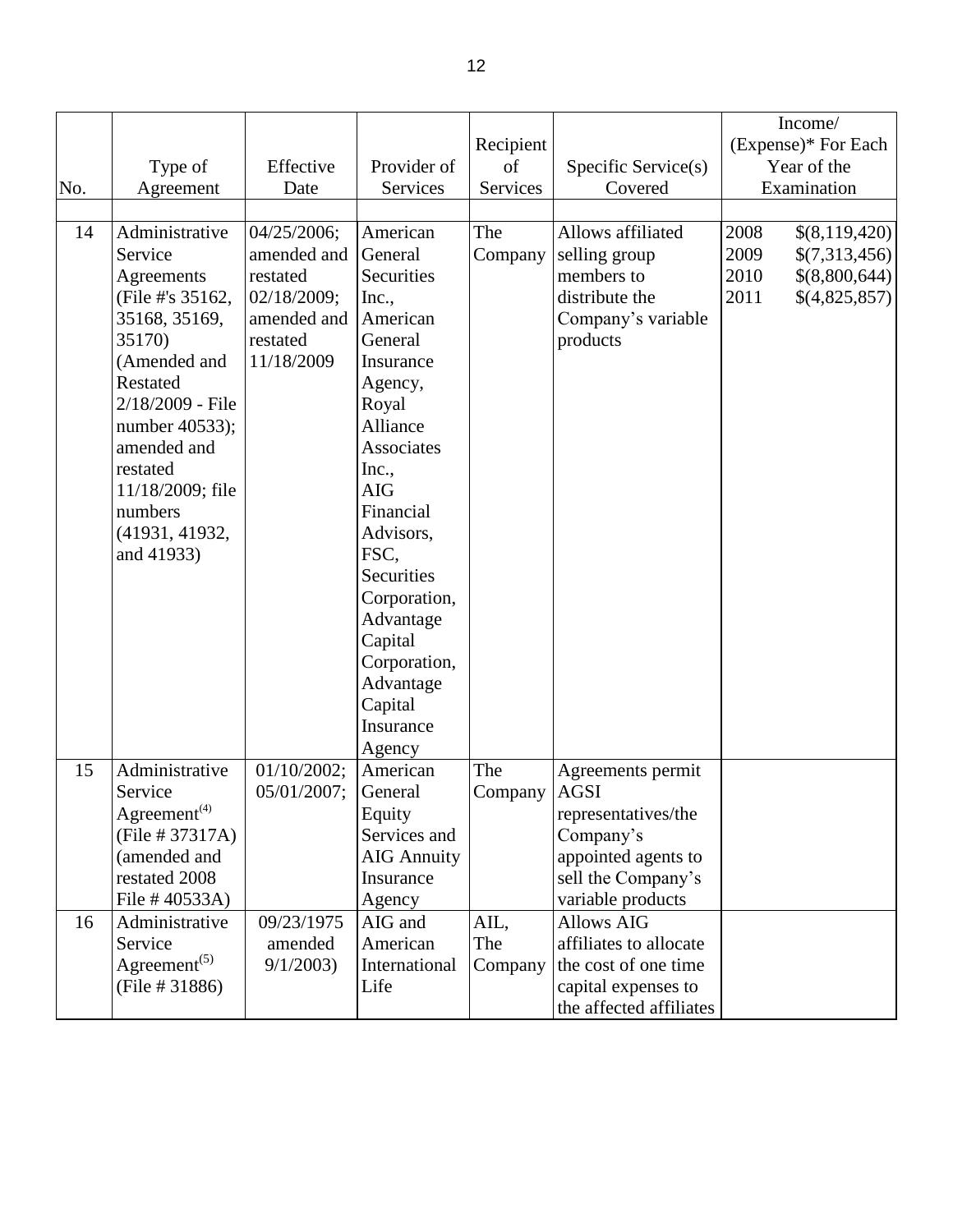| No.<br>17 | Type of<br>Agreement<br>Sublease<br>Agreement <sup>(4)</sup>                                                                                  | Effective<br>Date<br>12/31/2010                                                           | Provider of<br>Services<br>Royal<br>Alliance<br><b>Associates</b> | Recipient<br>of<br><b>Services</b><br>The<br>Company | Specific Service(s)<br>Covered<br>Office space and<br>mail services for<br>home office of the<br>Company in New<br><b>York City</b> | Income/<br>(Expense)* For Each<br>Year of the<br>Examination |
|-----------|-----------------------------------------------------------------------------------------------------------------------------------------------|-------------------------------------------------------------------------------------------|-------------------------------------------------------------------|------------------------------------------------------|-------------------------------------------------------------------------------------------------------------------------------------|--------------------------------------------------------------|
| 18        | Investment<br>Management<br>Agreement <sup><math>(6)</math></sup><br>(File # 30615),<br>(File # 30959)<br>(File # 42463).<br>(File $#42462$ ) | 04/28/1999,<br>assigned to<br><b>AIG Asset</b><br>Management<br>(U.S.), LLC<br>03/26/2010 | <b>AIG</b> Asset<br>Management                                    | AIL,<br>The<br>Company                               | Allows the Company<br>and AI Life and<br>affiliates to invest<br>funds in three short<br>term pools.                                |                                                              |
| 19        | Securities<br>Lending<br>Agency<br>Agreement<br>(File # 30374)<br>Terminated<br>12/31/2008                                                    | 09/30/2002                                                                                | AIG Global<br>Securities<br>Lending                               | The<br>Company                                       | AIG Global<br><b>Securities Lending</b><br>acts as agent in<br>connection with<br>loans to third party<br>borrowers                 | 2008<br>\$(232,438)                                          |
| 20        | Securities<br>Lending-<br>Securities<br>Lending<br>Agreement<br>Terminated<br>12/31/2008                                                      | 05/31/1999                                                                                | AIG Global<br>Securities<br>Lending                               | AI Life                                              | AIG Global<br><b>Securities Lending</b><br>acts as agent in<br>connection with<br>loans to third party<br>borrowers                 | 2008<br>\$(456,951)                                          |

\* Amount of Income or (Expense) Incurred by the Company

 The Company went through a number of mergers and consolidations during the examination period. Due to these consolidations, a number of service agreements appeared to be inactive or obsolete. The Company provided the following explanations as to why some of the agreements may still be needed:

 $(1)$  The agreement was terminated due to merger of AIL into the Company in 2010. There were no 2011 expenses.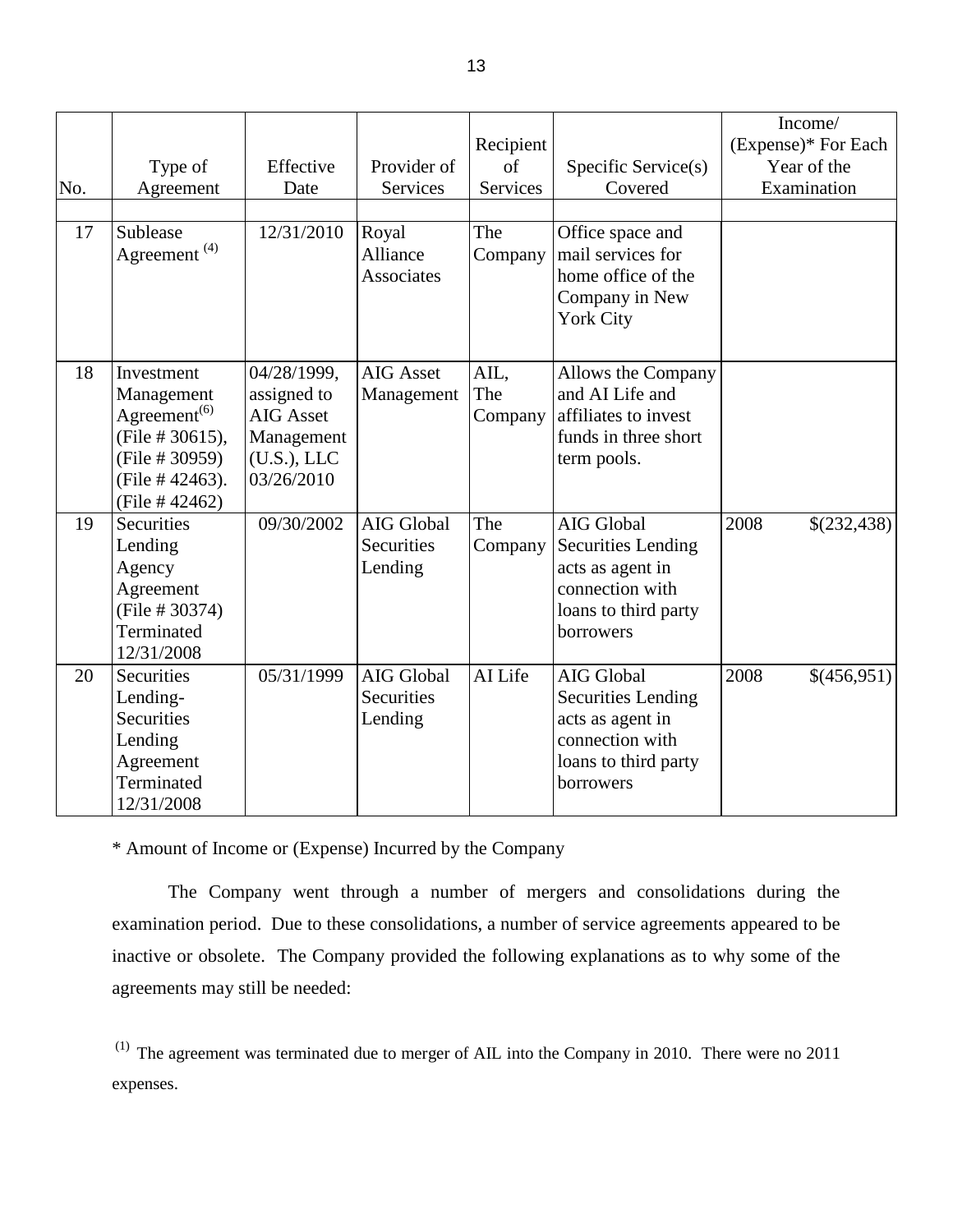$^{(2)}$  The Company is reviewing this agreement in relationship to a similar agreement to verify that all expenses related to annuity business can be captured under the other agreement since Western National Life is now merged with and into AGL

 $^{(3)}$  This is a trademark license agreement. It is a perpetual license and it will not be terminated due to the perpetual nature of it. There are no fees associated with this agreement.

<sup>(4)</sup> This agreement was terminated and restated under file number 41933 (agreement #14)

 $(5)$  expenses for special projects and related expenses. No expenses were allocated during the examination period. examination period.<br><sup>(6)</sup> This agreement has not yet been put into use. It was put into use in 2012 and will incur This agreement allows AIG to allocate costs back to various companies for AIG-wide

expenses thereafter.

 $(5)$  These are Short Term Investment Pool Agreements with AIG Asset Management. These agreements are needed for management of the investments. No fees are paid under these agreements since all fees related to investment management flow through the Investment Management Agreements.

 The examiner recommends that the Company continue to perform a review of all inter- company service agreements and either withdraw the ones that have become obsolete or restate the services that are covered thereunder, wherever necessary.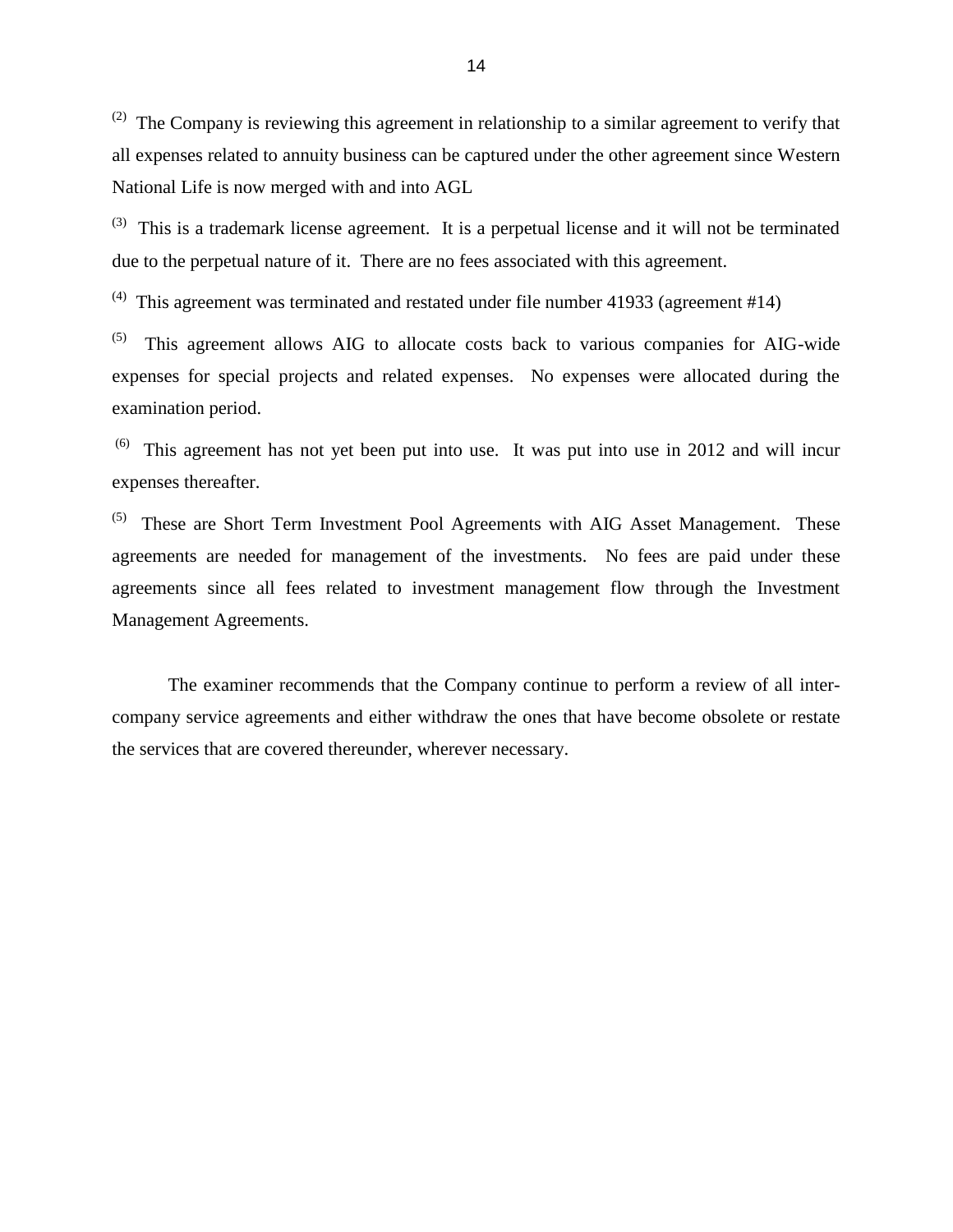#### E. Management

The Company's by-laws provide that the board of directors shall be comprised of not less than seven and not more than 13 directors. Directors are elected for a period of one year at the annual meeting of the stockholders held in April of each year. If a vacancy occurs during the year, a majority vote by the remaining members of the board is required to fill such vacancy. As of December 31, 2011, the board of directors consisted of seven members. Meetings of the board are held at such time and place as the directors may determine by resolution.

 2011, were as follows: The seven board members and their principal business affiliation, as of December 31,

| Name and Residence                             | <b>Principal Business Affiliation</b>                                                                                         | <b>Year First</b><br>Elected |
|------------------------------------------------|-------------------------------------------------------------------------------------------------------------------------------|------------------------------|
| William J. Carr*<br>Houston, TX                | President and Managing Director<br><b>Safire Solutions</b>                                                                    | 2011                         |
| Don W. Cummings<br>The Woodlands, TX           | Senior Vice President and Chief Financial Officer<br>United States Life Insurance Company in the City<br>of New York          | 2008                         |
| Mary Jane B. Fortin<br>Houston, TX             | Chairman, President and Chief Executive Officer<br>United States Life Insurance Company in the City<br>of New York            | 2006                         |
| Kyle L. Jennings<br>Houston, TX                | Executive Vice President, General Counsel and<br>Secretary<br>United States Life Insurance Company in the City<br>of New York | 2009                         |
| William J. Kane*<br>Chatsworth, CA             | Partner (Retired)<br>Ernst & Young                                                                                            | 2011                         |
| Scott H. Richland*<br>Palos Verdes Estates, CA | <b>Chief Investment Officer</b><br>The California Institute of Technology                                                     | 2009                         |
| W. Lawrence Roth<br>New York, NY               | <b>Chief Executive Officer</b><br><b>AIG Advisor Group</b>                                                                    | 2011                         |

\* Not affiliated with the Company or any other company in the holding company system

The examiner's review of the minutes of the meetings of the board of directors and its committees indicated that meetings were well attended and that each director attended a majority of meetings.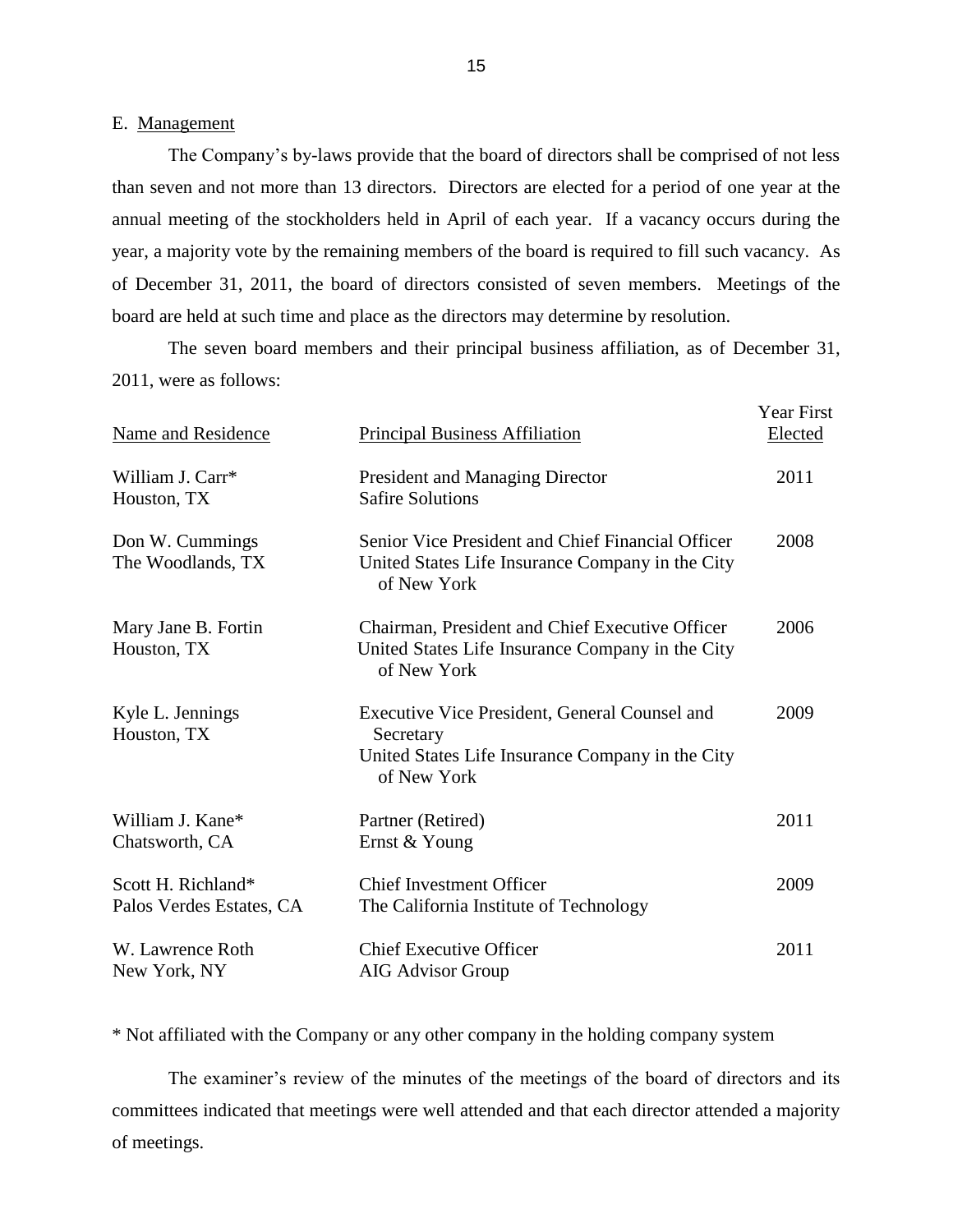The following is a listing of the principal officers of the Company as of December 31, 2011:

**Title** 

| Mary Jane B. Fortin             | Chairman, President & Chief Executive Officer                  |
|---------------------------------|----------------------------------------------------------------|
| Jeffery H. Carlson              | Executive Vice President, Chief Services & Information Officer |
| Kyle L. Jennings                | Executive Vice President, General Counsel & Secretary          |
| Don W. Cummings                 | Senior Vice President & Chief Financial Officer                |
| <b>Robert Michael Beuerlein</b> | Senior Vice President & Chief Actuary & Appointed Actuary      |
| Wayne A. Banard                 | Senior Vice President & Illustration Actuary                   |
| Gregory A. Hayes                | Senior Vice President & Treasurer                              |
| David S. Jorgensen              | <b>Senior Vice President</b>                                   |
| Edward F. Bacon                 | Vice President & Controller                                    |
| Elizabeth Vala <sup>*</sup>     | Vice President, Compliance                                     |
|                                 |                                                                |

\* Designated consumer services officer per Section 216.4(c) of Department Regulation No. 64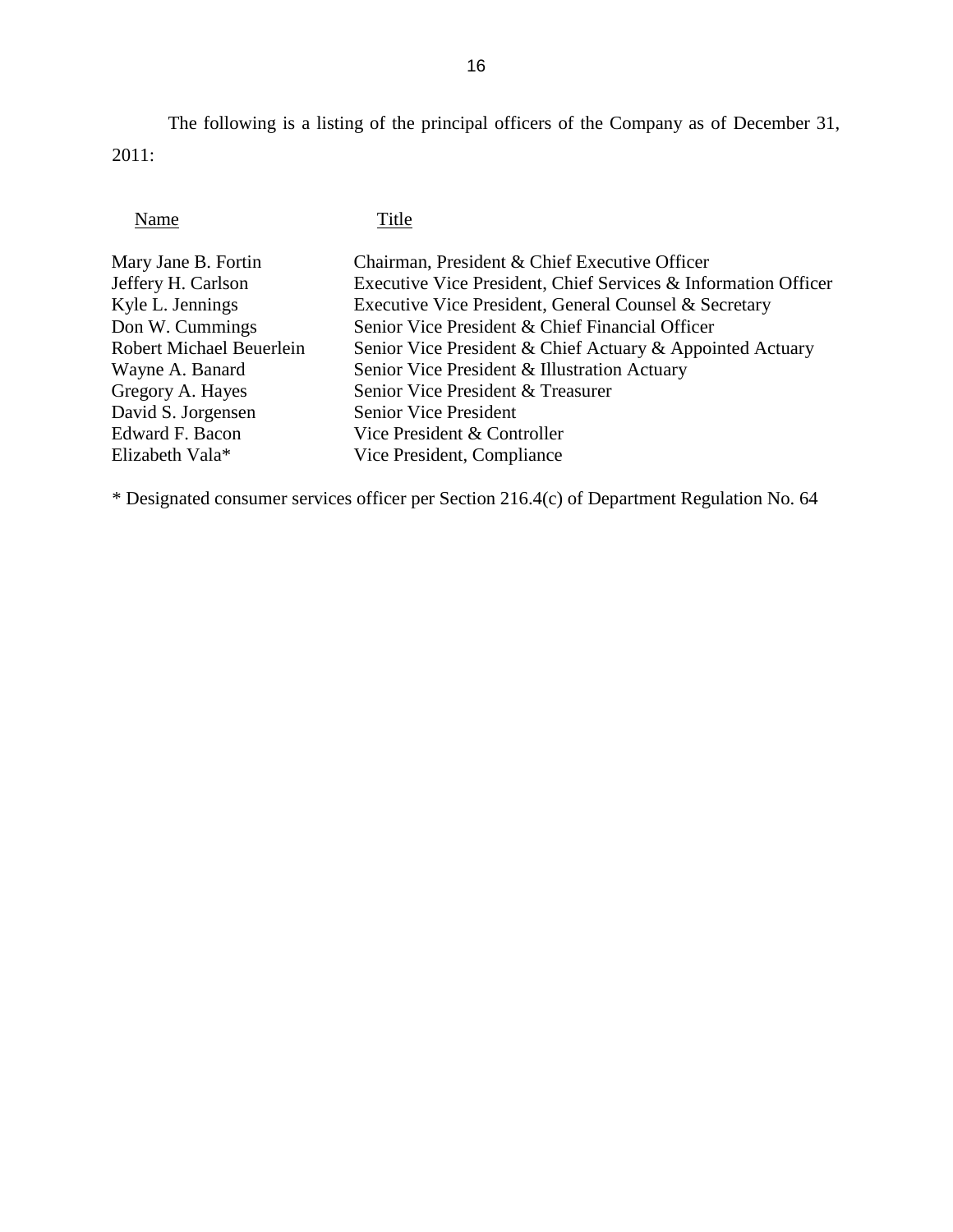#### 4. TERRITORY AND PLAN OF OPERATIONS

 insurance as defined in paragraphs 1, 2 and 3 of Section 1113(a) of the New York Insurance The Company is authorized to write life insurance, annuities and accident and health Law.

 The Company is licensed to transact business in all 50 states, the District of Columbia, Guam and The US Virgin Islands. In 2011, 60% of life premiums, 96% of annuity considerations and 30% percent of accident and health premiums were received from New York. considerations and 30% percent of accident and health premiums were received from New York. 10.5% percent of accident and health premiums were received from California. Policies are written on either a participating or non-participating basis.

 The following tables show the percentage of direct premiums received, by state, and by major lines of business for the year 2011:

#### Life Insurance Premiums Annuity Considerations

# $\overline{a}$ 24.4% New York  $60.3\%$ New Jersey 5.6% California 3.6% Minnesota 2.5%

Accident and Health

| New York   | 60.3%  | New York     | 95.9%  |
|------------|--------|--------------|--------|
| New Jersey | 5.6%   | New Jersey   | 1.6%   |
| California | 3.6%   | Florida      | 0.7%   |
| Florida    | 3.6%   | Connecticut  | 0.3%   |
| Minnesota  | 2.5%   | Pennsylvania | 0.2%   |
| Subtotal   | 75.6%  | Subtotal     | 98.7%  |
| All others | 24.4%  | All others   | 1.3%   |
| Total      | 100.0% | Total        | 100.0% |
|            |        |              |        |

#### Insurance Premiums Deposit Type Funds

| New York   | 29.9%  | New York    | 77.7%  |
|------------|--------|-------------|--------|
| California | 10.5%  | Connecticut | 6.4%   |
| New Jersey | 6.7%   | New Jersey  | 5.7%   |
| Florida    | 6.1%   | Arizona     | 2.5%   |
| Texas      | 4.4%   | Florida     | 2.4%   |
| Subtotal   | 57.6%  | Subtotal    | 94.7%  |
| All others | 42.4%  | All others  | 5.3%   |
| Total      | 100.0% | Total       | 100.0% |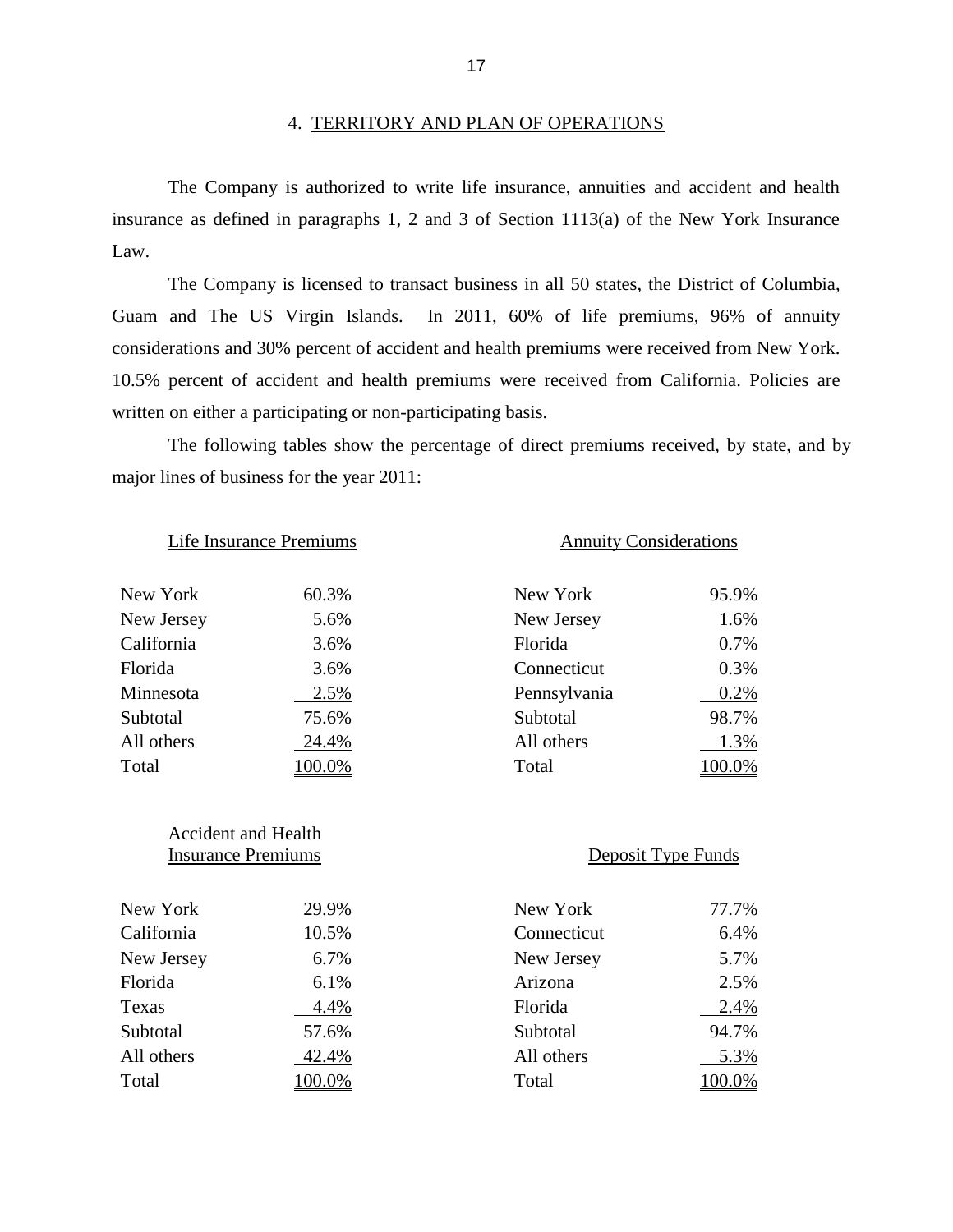#### <span id="page-20-0"></span>A. Statutory and Special Deposits

 Treasury Bonds on deposit with the State of New York, its domiciliary state, for the benefit of all policyholders, claimants and creditors of the Company. The Company also maintained special As of December 31, 2011, the Company had \$2,835,000 (par value) of United States deposits with 13 other states according to the requirements of their licensing agreements with those states.

#### **B.** Direct Operations

The Company's product portfolio is as follows:

- Individual annuity products including fixed annuities, immediate annuities,  $\bullet$ terminal funding annuities, structured settlement contracts and annuities directed at the market for tax-deferred, long term savings products.
- Individual life insurance products including universal life, term life, whole life and interest sensitive whole life.
- Group insurance products including group life, accidental death and dismemberment (AD&D), dental, excess major medical, vision and disability insurance.

All products are sold through a combination of general agents, direct marketing and brokerage sales.

 With the addition of FSA, as of December 31, 2011, the Company has now diversified its business to include retirement services products and has established a footing in the domestic retirement services market.

 producers, brokerage, career agents and banks to offer life insurance, annuity and accident and health products and services, as well as financial and other investment products. As a result of AIG"s liquidity crisis during 2008 and the events which followed, FSA experienced a reduction FSA historically depended upon multiple distribution channels including independent in its distribution capabilities.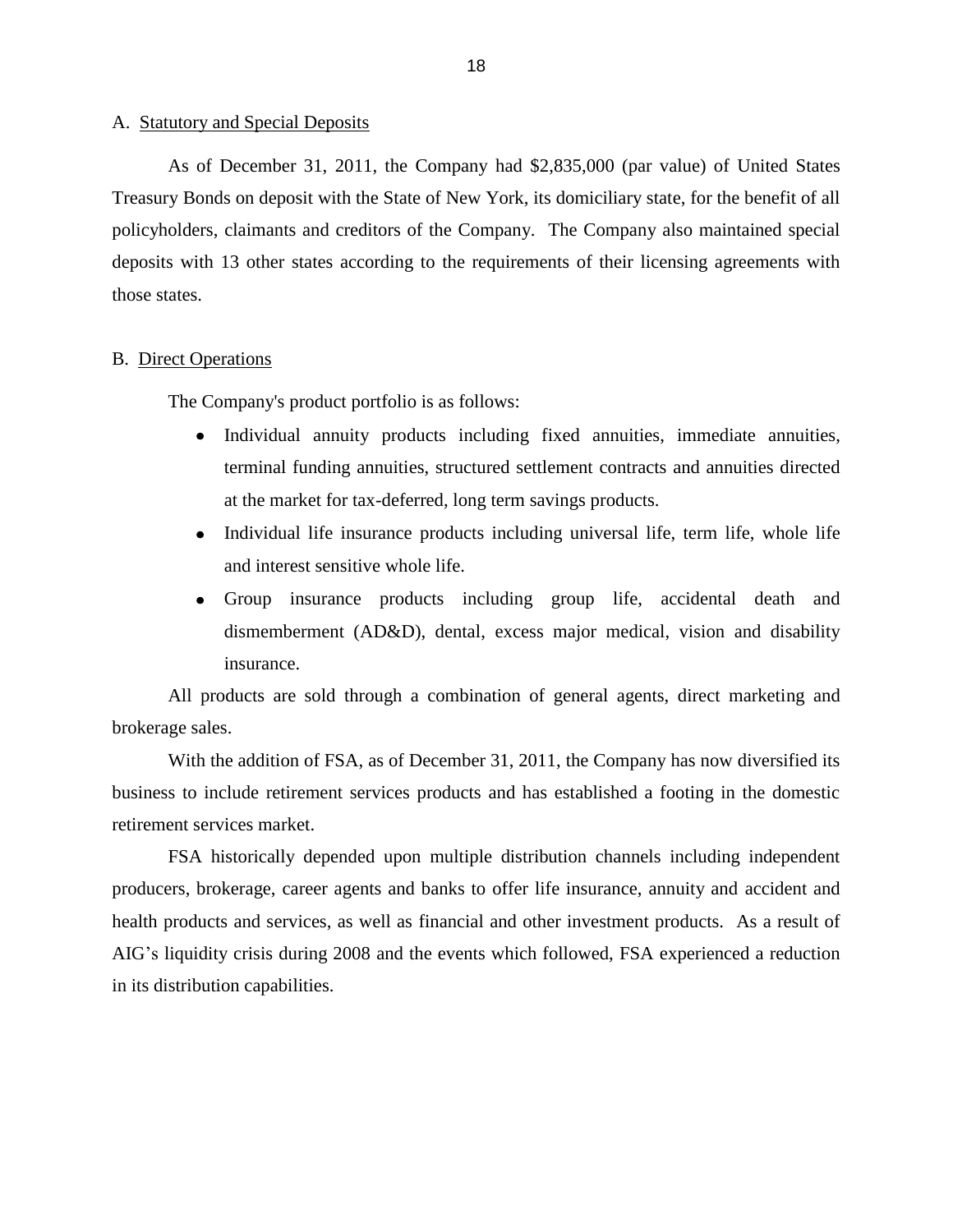#### <span id="page-21-0"></span>C. Reinsurance

 As of December 31, 2011, the Company had reinsurance treaties in effect with 88 companies, of which 66 were authorized or accredited. The Company"s life and accident and health business is reinsured on a coinsurance, modified-coinsurance, and/or yearly renewable term basis. Reinsurance is provided on an automatic and/or facultative basis.

 amounts may be retained on a case by case basis, up to a maximum of \$15,000,000. The total face amount of life insurance ceded as of December 31, 2011, was \$50,689,990,000, which represents 70% of the total face amount of life insurance in force. Reserve credit taken for The maximum retention limit for individual life contracts is \$10,000,000. Additional reinsurance ceded to unauthorized companies, totaling \$489,459,602 was supported by letters of credit, trust agreements and funds withheld.

The total face amount of life insurance assumed as of December 31, 2011 was \$475,855,178.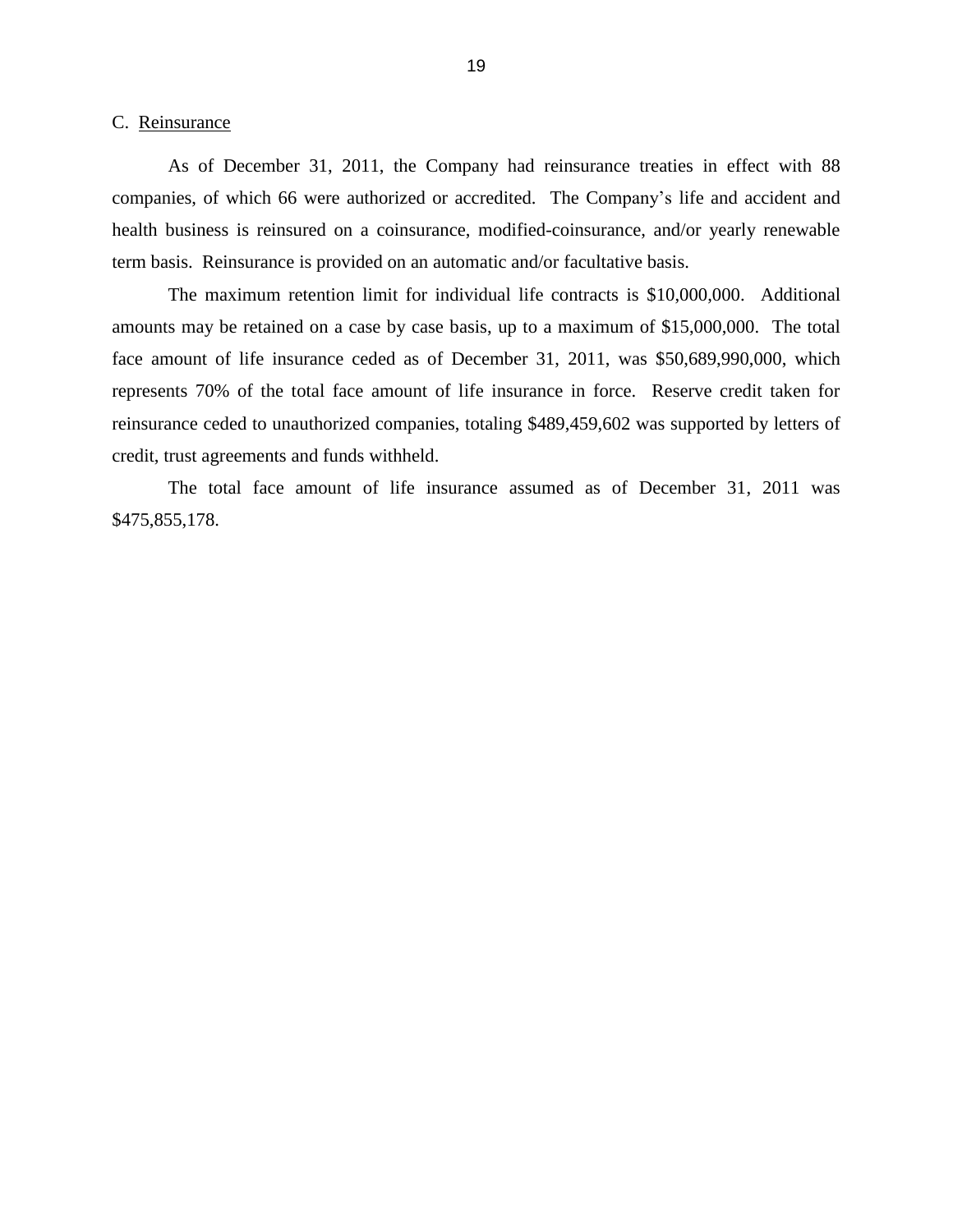### 5. SIGNIFICANT OPERATING RESULTS

 during the period under examination as extracted from its filed annual statements. Failure of Indicated below is significant information concerning the operations of the Company items to add to the totals shown in any table in this report is due to rounding.

 The following table indicates the Company"s financial growth (decline) during the period under review:

|                                                                                  | December 31,<br>2007* | December 31,<br>2011 | Increase<br>(Decrease) |
|----------------------------------------------------------------------------------|-----------------------|----------------------|------------------------|
| <b>Admitted assets</b>                                                           | \$18,869,798,233      | \$23,095,858,402     | \$4,226,060,169        |
| Liabilities                                                                      | \$17,340,858,227      | \$21,253,589,923     | \$3,912,731,696        |
| Common capital stock                                                             | \$<br>3,961,316       | \$<br>3,961,316      | \$<br>$\Omega$         |
| Gross paid in and contributed surplus                                            | 1,004,395,913         | 1,909,103,788        | 904, 707, 875          |
| Incremental deferred tax asset<br>'SSAP 10R                                      | 0                     | 64,950,955           | 64,950,955             |
| Group Contingency Life Reserve                                                   | 57,977,132            | $\mathbf{\Omega}$    | (57, 977, 132)         |
| <b>Annuitant Mortality Fluctuation Fund</b><br><b>Separate Account Mortality</b> | 131,631               | 131,631              |                        |
| <b>Fluctuation Fund</b>                                                          | 5,280                 | 0                    | (5,280)                |
| Unassigned funds (surplus)                                                       | 462, 468, 734         | (135, 879, 211)      | (598, 347, 945)        |
| Total capital and surplus                                                        | \$1,528,940,006       | \$1,842,268,479      | 313,328,473<br>\$      |
| Total liabilities, capital and surplus                                           | \$18,869,798,233      | \$23,095,858,402     | \$4,226,060,169        |

\*The figures noted above are presented as if the mergers of American International Life and First SunAmerica with and into the Company had occurred as of December 31, 2007.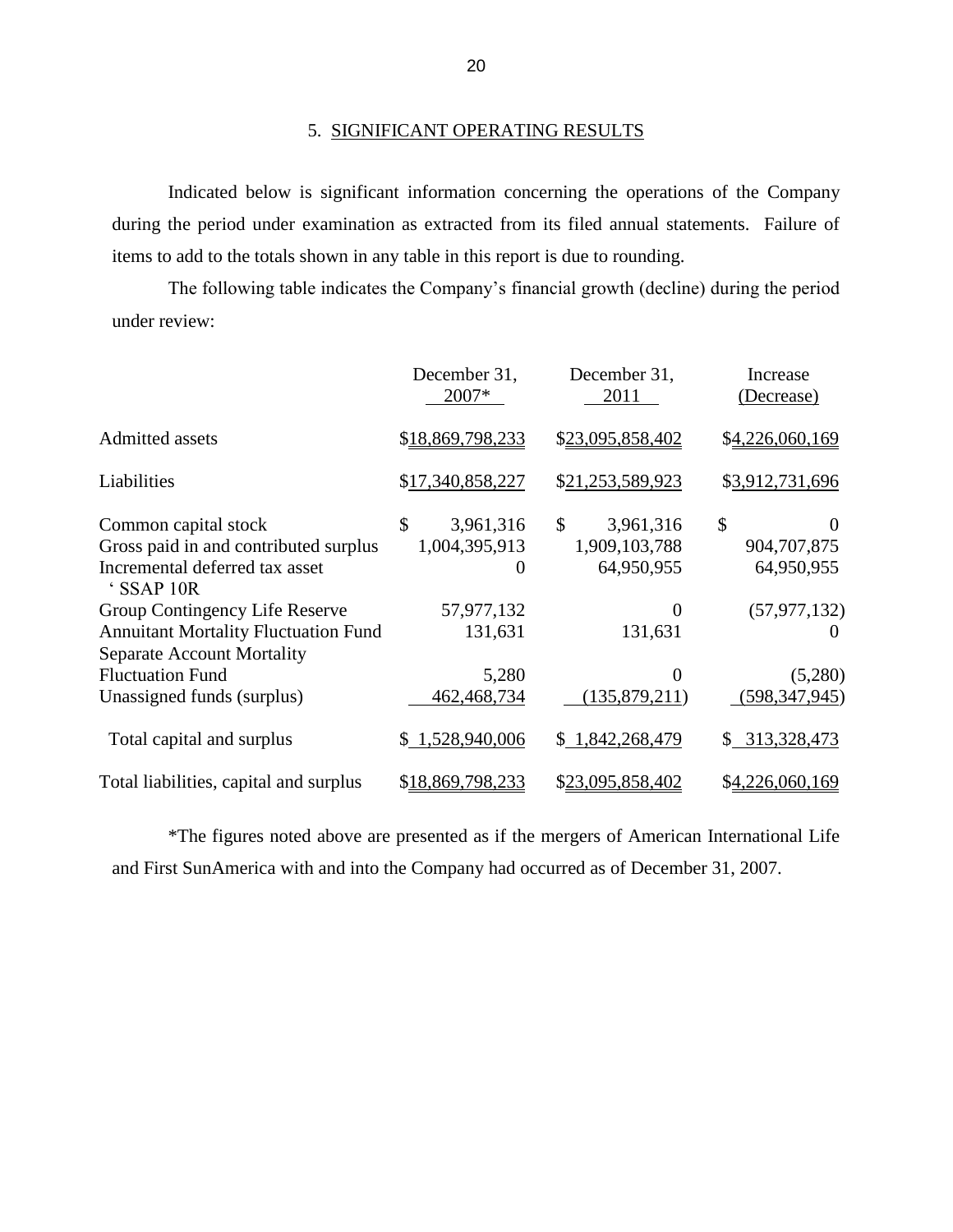|                                                                                                  | Deposit Funds           |                       |                         |             |  |
|--------------------------------------------------------------------------------------------------|-------------------------|-----------------------|-------------------------|-------------|--|
|                                                                                                  | 2008                    | 2009                  | 2010                    | 2011        |  |
| Outstanding, end of previous year<br>Issued during the year<br>Other net changes during the year | 2,247<br>970<br>(1,145) | 2,072<br>726<br>(738) | 2,060<br>574<br>(2,138) | 496<br>(12) |  |
| Outstanding, end of current year                                                                 |                         | 2,060                 |                         |             |  |

 Company has been de-emphasizing its use over time and the number of beneficiaries using it has been decreasing. In 2010, retained asset account assets were removed from Deposit Type Funds The Company"s Deposit Funds is used to account for the retained asset accounts. The and placed in Supplemental Contracts.

The Company's invested assets as of December 31, 2011, exclusive of separate accounts, were mainly comprised of bonds (90.6%), and mortgage loans (6.1%).

The majority (94.3%) of the Company"s bond portfolio, as of December 31, 2011, was comprised of investment grade obligations.

 The following is the net gain (loss) from operations by line of business after federal income taxes but before realized capital gains (losses) reported for each of the years under examination in the Company's filed annual statements:

|                         | 2008                | 2009          | 2010          | 2011           |
|-------------------------|---------------------|---------------|---------------|----------------|
| Ordinary:               |                     |               |               |                |
| Life insurance          | (66, 699, 840)<br>S | \$255,040,369 | \$65,220,065  | \$(10,127,956) |
| Individual annuities    | (291, 923, 838)     | 310,309,078   | 109,838,976   | 79,959,741     |
| Supplementary contracts | 3,104,290           | 5,826,432     | 4,230,724     | 2,879,010      |
| Total ordinary          | $$$ (355,519,388)   | \$571,175,879 | \$179,289,765 | \$72,710,795   |
| Credit life             | (5,068,727)         | \$<br>2,470   | (284, 411)    | 21,482         |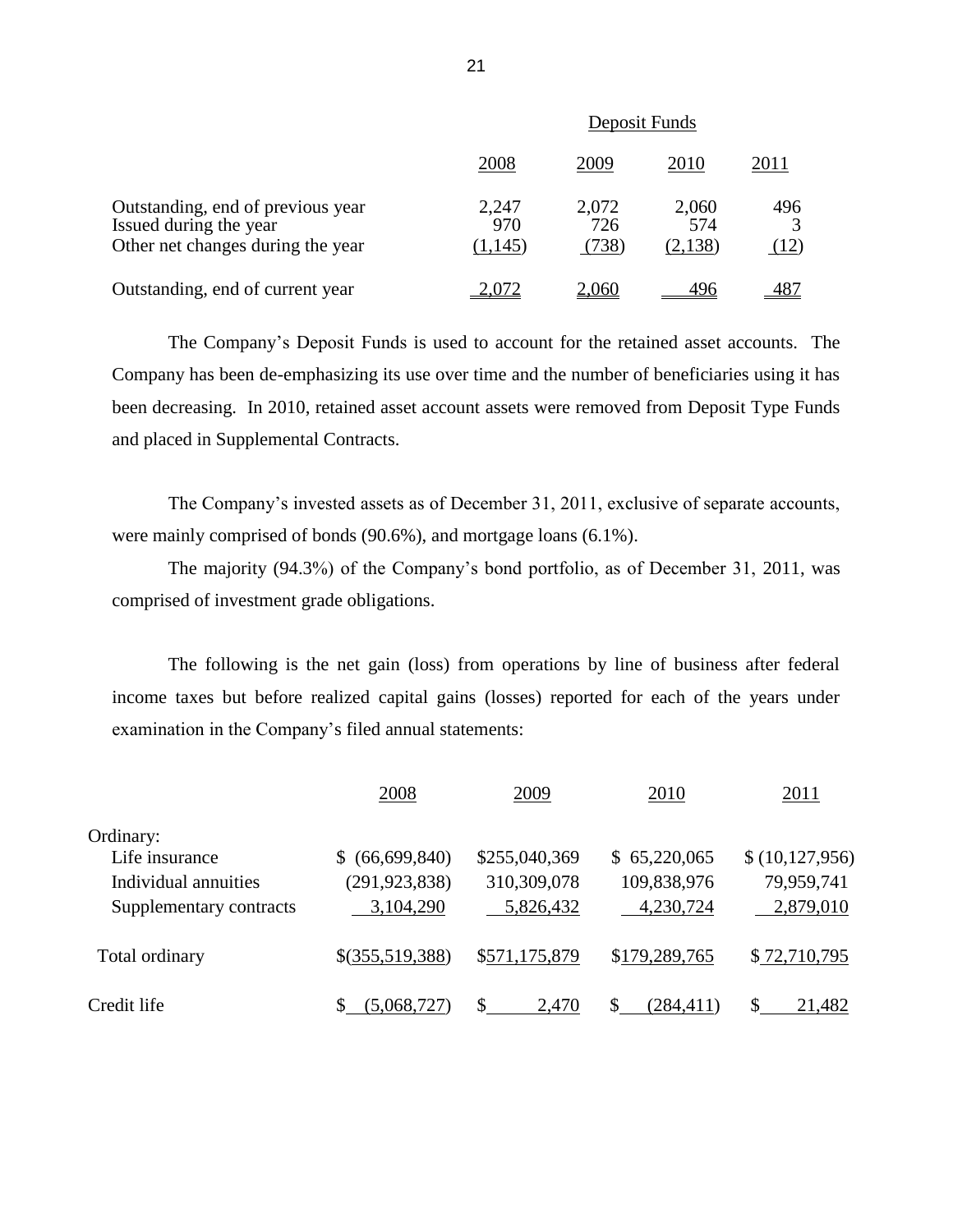| Group:                    |                    |                             |                  |                 |
|---------------------------|--------------------|-----------------------------|------------------|-----------------|
| Life                      | \$<br>5,533,067    | \$<br>7,147,184             | 20,883,089<br>S. | 7,565,518<br>\$ |
| Annuities                 | 7,262,917          | 26,222,560                  | 8,729,929        | 14,768,744      |
| Total group               | 12,795,984<br>\$   | \$33,369,744                | \$29,613,018     | \$22,334,262    |
| Accident and health:      |                    |                             |                  |                 |
| Group                     | (55,025,844)<br>S. | \$11,478,924                | \$43,751,575     | \$35,998,215    |
| Credit                    | 991,357            | (495, 585)                  | 29,374           | (4,397,107)     |
| Other                     | 405,607            | (1,323,149)                 | 1,498,637        | (4,576,719)     |
| Total accident and health | (53,628,880)<br>S. | $\mathbb{S}^-$<br>9,660,190 | \$45,279,586     | \$27,024,389    |
| All other lines           | 15,590,206<br>\$   | \$<br>5,329,973             | \$13,956,610     | \$58,850,317    |
| Total                     | $$$ (385,830,805)  | \$619,538,256               | \$267,854,568    | \$180,941,245   |

 annual statements. The capital contributions were made primarily to offset the effect of losses related to securities lending, and cash flow testing reserve adjustments made following discussions with the Department. The contributions were approved by the Department and were The Company reported capital contributions from it parent of \$2.6 billion in its 2008 filed comprised of a combination of cash and securities.

Company's parent company  $-$  AIG  $-$  in particular, sales of individual products were greatly reduced due to uncertainty about the future of the Company. As the financial markets began to stabilize, the Company's business once again began to stabilize. Following the adverse financial markets in 2008 and the negative news around the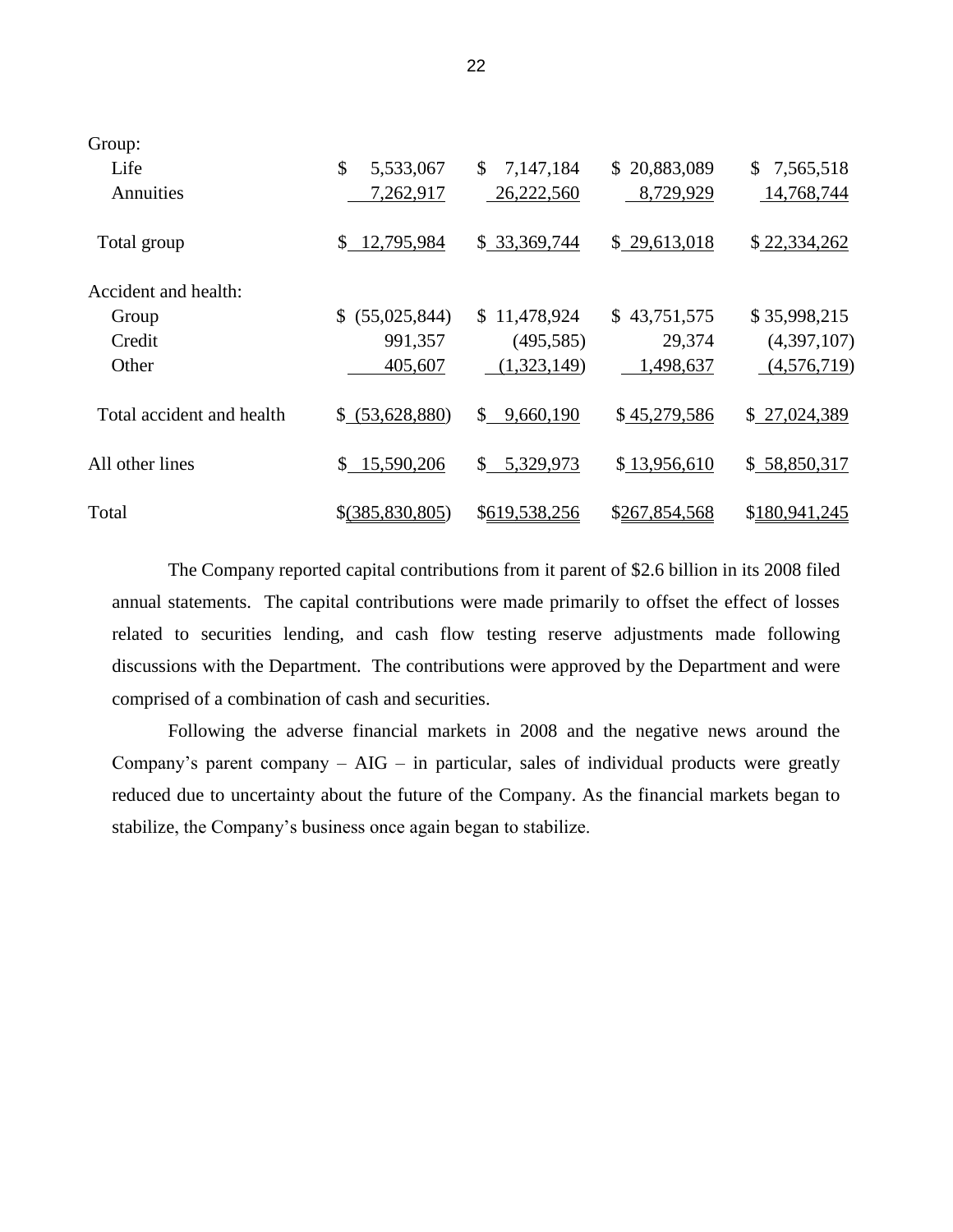#### 6. FINANCIAL STATEMENTS

<span id="page-25-0"></span> operations and a reconciliation of the capital and surplus account for each of the years under review. The examiner's review of a sample of transactions did not reveal any differences which The following statements show the assets, liabilities, capital and surplus as of December 31, 2011, as contained in the Company"s 2011 filed annual statement, a condensed summary of materially affected the Company's financial condition as presented in its financial statements contained in the December 31, 2011 filed annual statement.

#### A. Independent Accountants

 Company"s combined statutory basis statements of financial position of the Company as of December  $31<sup>st</sup>$  of each year in the examination period, and the related statutory-basis statements The firm of PricewaterhouseCoopers ("PwC") was retained by the Company to audit the of operations, capital and surplus, and cash flows for the year then ended.

 respects, the financial position of the Company at the respective audit dates. Balances reported in these audited financial statements were reconciled to the corresponding years' annual PwC concluded that the statutory financial statements presented fairly, in all material statements with no discrepancies noted.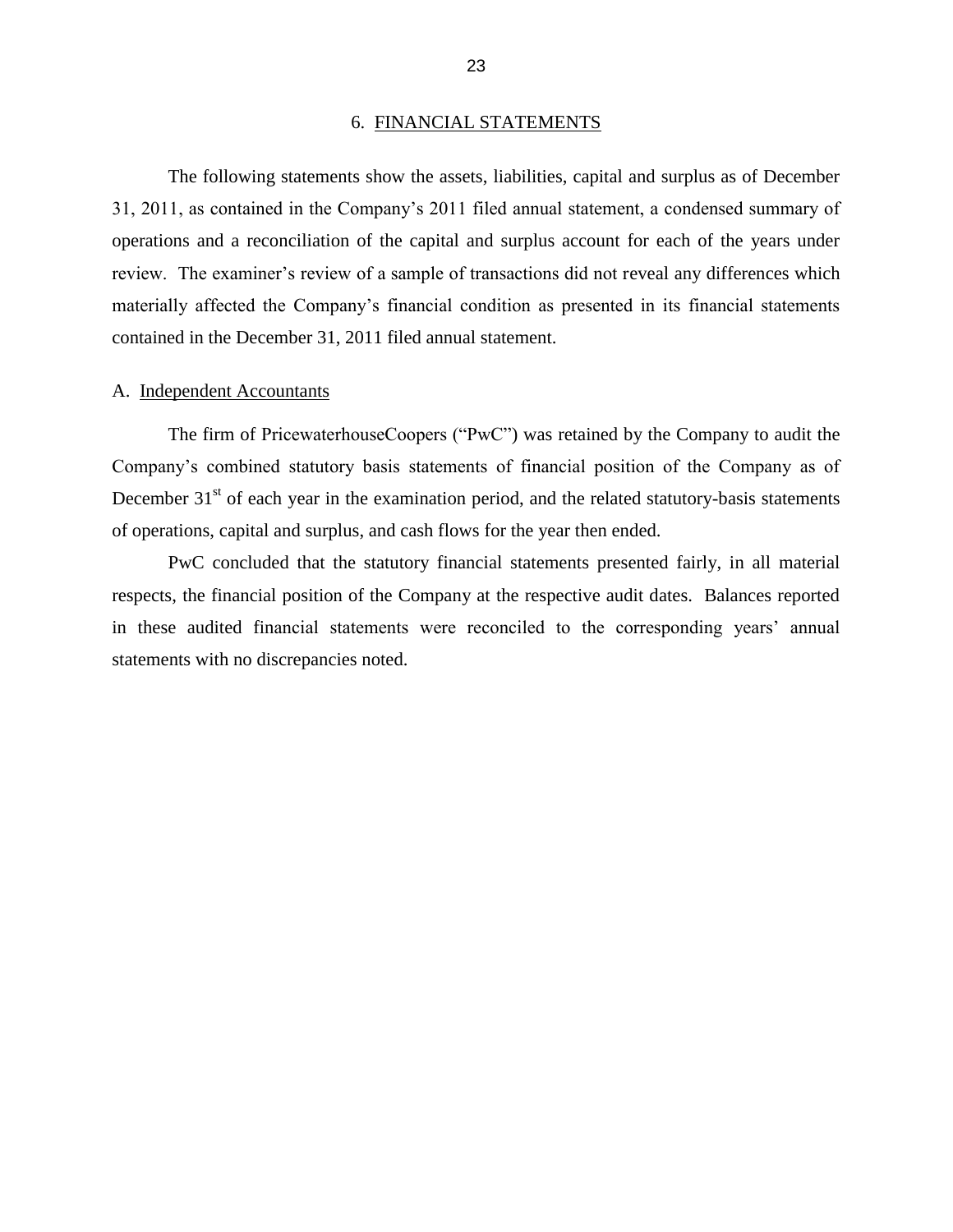### B. Net Admitted Assets

| <b>Bonds</b>                                                            | \$19,720,538,430 |
|-------------------------------------------------------------------------|------------------|
| Stocks:                                                                 |                  |
| Preferred stocks                                                        | 148,965          |
| Common stocks                                                           | 6,099,617        |
| Mortgage loans on real estate:                                          |                  |
| <b>First liens</b>                                                      | 1,292,882,682    |
| Other than first liens                                                  | 37,912,353       |
| Real estate:                                                            |                  |
| Properties held for the production of income                            | 22,780,986       |
| Properties held for sale                                                | 3,050,000        |
| Cash, cash equivalents and short term investments                       | 76,027,655       |
| <b>Contract loans</b>                                                   | 228,635,982      |
| Derivatives                                                             | 22,359,855       |
| Other invested assets                                                   | 353,975,315      |
| Receivable for securities                                               | 3,984,382        |
| Rockwood Escrow                                                         | 1,045,750        |
| Investment income due and accrued                                       | 217,014,369      |
| Premiums and considerations:                                            |                  |
| Uncollected premiums and agents' balances in the course of collection   | 39,472,870       |
| Deferred premiums, agents' balances and installments booked but         |                  |
| Deferred and not yet due                                                | 97,645,481       |
| Reinsurance:                                                            |                  |
| Amounts recoverable from reinsurers                                     | 34,362,480       |
| Other amounts receivable under reinsurance contracts                    | 12,339,834       |
| Net deferred tax asset                                                  | 148,549,207      |
| Guaranty funds receivable or on deposit                                 | 2,375,615        |
| Receivables from parent, subsidiaries and affiliates                    | 1,001,200        |
| Health care and other amounts receivable                                | 665,506          |
| Due from Brokers                                                        | 22,136,380       |
| <b>Miscellaneous Assets</b>                                             | 186,520          |
| <b>ASO Fund Receivable</b>                                              | 102,238          |
| From separate accounts, segregated accounts and protected cell accounts | 750,564,730      |
| Total admitted assets                                                   | \$23,095,858,402 |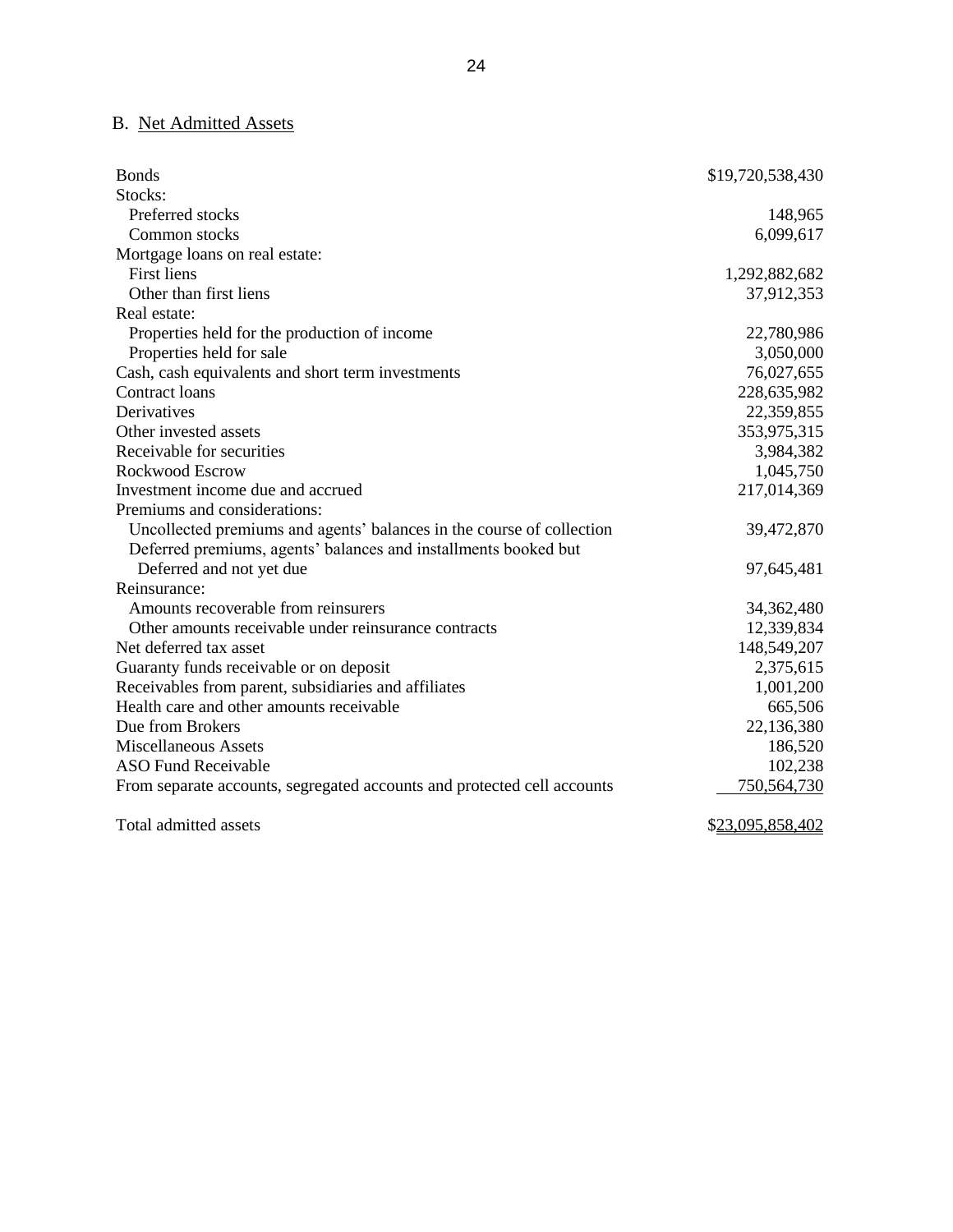### C. Liabilities, Capital and Surplus

| Aggregate reserve for life policies and contracts                       | \$18,161,464,120 |
|-------------------------------------------------------------------------|------------------|
| Aggregate reserve for accident and health contracts                     | 454,798,405      |
| Liability for deposit-type contracts                                    | 712,306,338      |
| Contract claims:                                                        |                  |
| Life                                                                    | 116,832,648      |
| Accident and health                                                     | 116,250,649      |
| Policyholders' dividends and coupons due and unpaid                     | 38,667           |
| Dividends apportioned for payment                                       | 3,005,956        |
| Premiums and annuity considerations for life and accident and health    |                  |
| contracts received in advance                                           | 2,756,204        |
| Contract liabilities not included elsewhere:                            |                  |
| Provision for experience rating refunds                                 | 315,838,945      |
| Other amounts payable on reinsurance                                    | 954,319          |
| Interest maintenance reserve                                            | 29,585,659       |
| Commissions to agents due or accrued                                    | 10,083,845       |
| General expenses due or accrued                                         | 9,771,257        |
| Transfers to separate accounts due or accrued                           | (17,601,051)     |
| Taxes, licenses and fees due or accrued, excluding federal income taxes | 75,128,887       |
| Current federal and foreign income taxes                                | 52,790,453       |
| Unearned investment income                                              | 6,684,882        |
| Amounts withheld or retained by company as agent or trustee             | 2,255,229        |
| Amounts held for agents' account                                        | 1,713,298        |
| Remittances and items not allocated                                     | 37,078,191       |
| Miscellaneous liabilities:                                              |                  |
| Asset valuation reserve                                                 | 317,729,753      |
| Reinsurance in unauthorized companies                                   | 103,987          |
| Funds held under reinsurance treaties with unauthorized reinsurers      | 1,206,022        |
| Payable to parent, subsidiaries and affiliates                          | 49,718,248       |
| Drafts outstanding                                                      | 267,611          |
| Derivatives                                                             | 20,270,913       |
| Payable for securities                                                  | 11,119,829       |
| <b>Unclaimed</b> funds                                                  | 6,042,691        |
| <b>Guaranty Funds Assessment Liability</b>                              | 1,988,710        |
| New York Regulation 172 Liability                                       | 1,871,158        |
| Other real estate liabilities                                           | 833,103          |
| Miscellaneous Liabilities                                               | 136,267          |
| From Separate Accounts statement                                        | 750,564,730      |
|                                                                         |                  |
| <b>Total liabilities</b>                                                | \$21,253,589,923 |
| Common capital stock                                                    | \$<br>3,961,316  |
|                                                                         |                  |
| Gross paid in and contributed surplus                                   | \$1,909,103,788  |
| Incremental Deferred Tax Asset SSAP 10-R                                | 64,950,955       |
| <b>Annuity Mortality Fluctuation Fund</b>                               | 131,631          |
| Unassigned funds (surplus)                                              | (135, 879, 211)  |
| Total capital and surplus                                               | \$ 1,842,268,479 |
| Total liabilities, capital and surplus                                  | \$23,095,858,402 |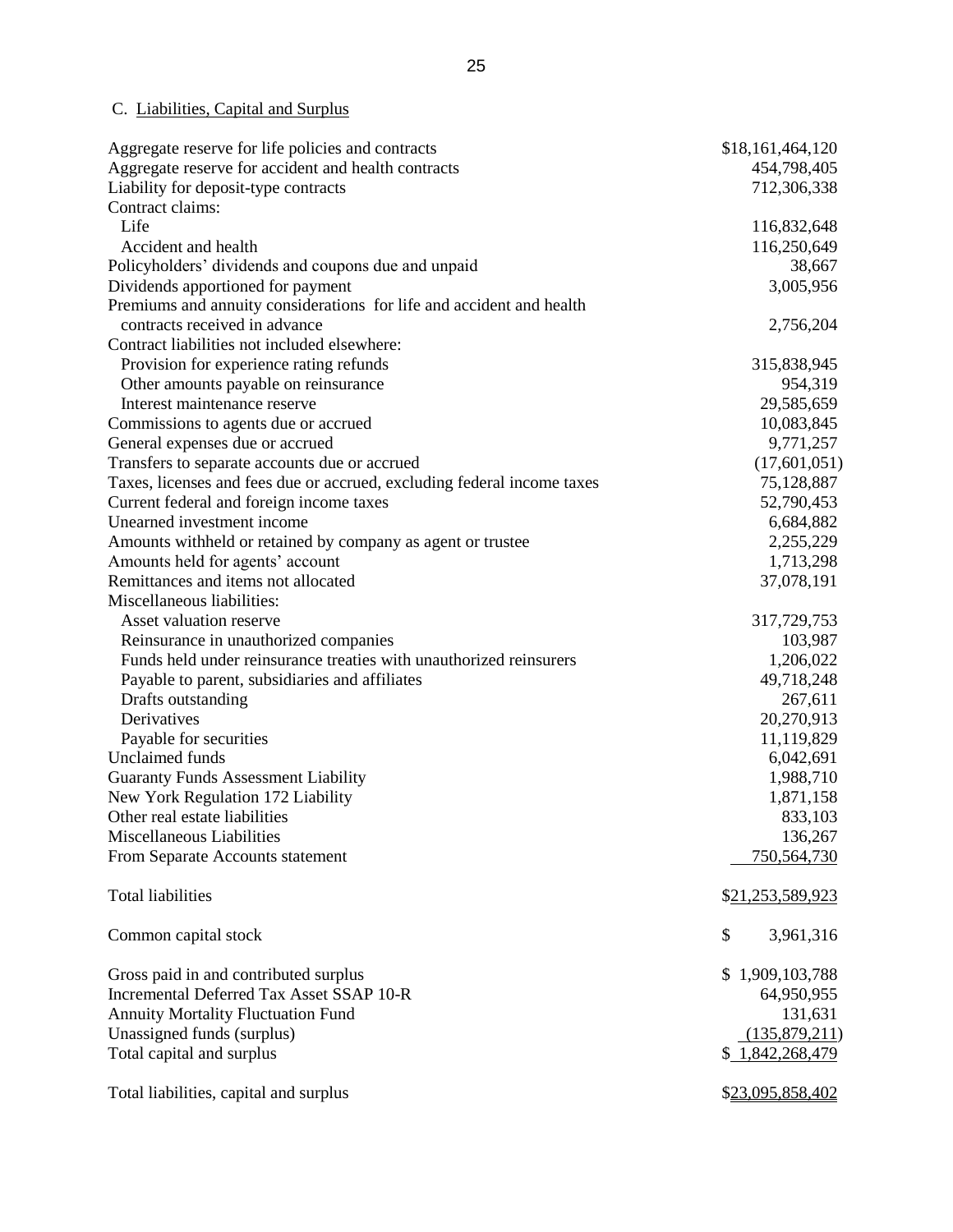# D. Condensed Summary of Operations

|                                                          | 2008                | 2009               | 2010                          | 2011               |
|----------------------------------------------------------|---------------------|--------------------|-------------------------------|--------------------|
| Premiums and considerations                              | \$2,593,001,990     | \$2,444,692,269    | \$2,072,219,469               | \$2,434,188,367    |
| Investment income                                        | 1,088,343,504       | 1,014,788,383      | 1,142,798,819                 | 1,181,764,409      |
| Commissions and reserve adjustments on reinsurance ceded | 71,594,773          | 74,482,962         | 63,169,388                    | 64,215,216         |
| Miscellaneous income                                     | 19,519,534          | 17,169,345         | 20,796,954                    | 22,520,780         |
| Total income                                             | \$3,772,459,801     | \$3,551,132,959    | \$3,298,984,630               | \$3,702,688,772    |
| Benefit payments                                         | \$2,352,226,418     | \$2,014,755,031    | \$1,608,487,040               | \$1,788,664,564    |
| Increase in reserves                                     | 1,285,771,622       | 596,477,256        | 1,087,336,907                 | 1,314,613,887      |
| Commissions                                              | 210,618,882         | 205,646,585        | 168,873,538                   | 181,845,194        |
| General expenses and taxes                               | 212,549,322         | 195, 171, 249      | 221,407,357                   | 176,938,820        |
| Increase in loading on deferred and uncollected premiums | (7,372,960)         | (8,938,395)        | (6,605,562)                   | 5,889,383          |
| Net transfers to (from) Separate Accounts                | 38,807,915          | (47,877,655)       | (24, 546, 347)                | 24,519,201         |
| Miscellaneous deductions                                 | 429,008             | (15,170)           | 1,900,595                     | 2,117,148          |
| Total deductions                                         | \$4,093,030,207     | \$2,955,218,901    | \$3,056,853,528               | \$3,494,588,197    |
| Net gain (loss)                                          | (320, 570, 406)     | \$595,914,058      | 242, 131, 102<br>$\mathbb{S}$ | 208, 100, 575      |
| Dividends                                                | 3,422,989           | 2,556,617          | 2,586,639                     | 2,954,042          |
| Federal and foreign income taxes incurred                | 61,837,410          | (26,180,815)       | (28,310,106)                  | 24, 205, 288       |
| Net gain (loss) from operations                          |                     |                    |                               |                    |
| before net realized capital gains                        | (385, 830, 805)     | \$619,538,256      | \$267,854,569                 | \$180,941,245      |
| Net realized capital gains (losses)                      | $$$ (2,418,767,656) | \$ (204, 303, 582) | \$(186, 114, 251)             | \$<br>(73,697,268) |
| Net income                                               | \$ (2,804,598,461)  | \$415,234,674      | 81,740,318<br>\$              | \$107,243,977      |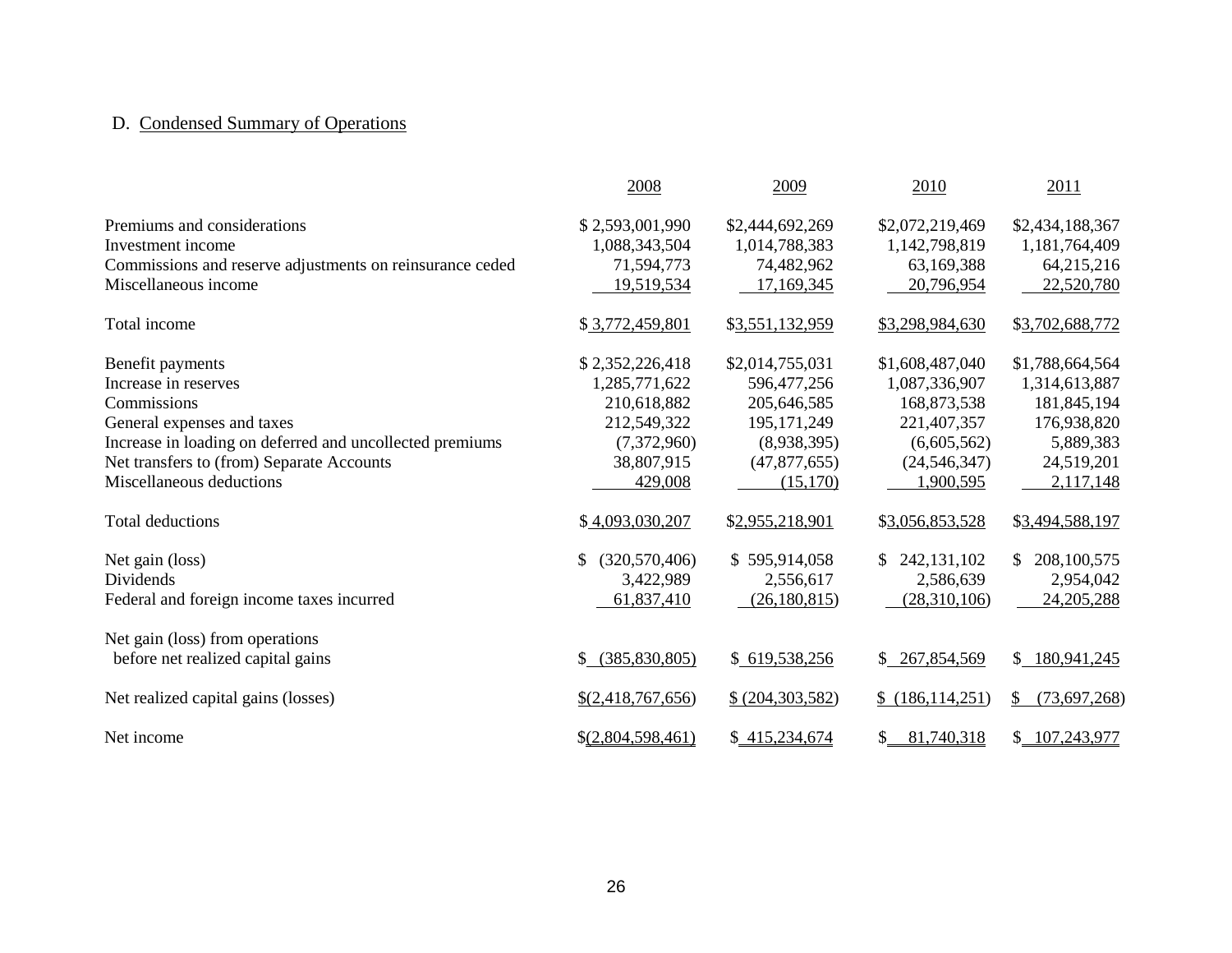### E. Capital and Surplus Account

|                                                               | 2008               | 2009            | 2010                        | 2011            |
|---------------------------------------------------------------|--------------------|-----------------|-----------------------------|-----------------|
| Capital and surplus, December 31, prior year                  | \$1,528,940,006    | \$1,169,086,407 | \$1,788,141,080             | \$1,913,568,867 |
| Net income                                                    | \$(2,804,598,461)  | \$415,234,674   | 81,740,318<br><sup>\$</sup> | \$107,243,977   |
| Change in net unrealized capital gains (losses)               | 4,571,102          | (34, 537, 502)  | (9,931,360)                 | 16,791,612      |
| Change in net unrealized foreign exchange capital gain (loss) | (12, 163, 890)     | 8,134,102       | 653,677                     | (3,657,689)     |
| Change in net deferred income tax                             | 1,088,600,613      | (659, 534, 636) | (458,001,073)               | (237, 352)      |
| Change in non-admitted assets and related items               | (1,217,220,459)    | 633, 304, 550   | 584,082,306                 | 78,354,310      |
| Change in liability for reinsurance in unauthorized companies | (962, 859)         | (1,404,509)     | (906, 203)                  | 3,829,488       |
| Change in reserve valuation basis                             |                    | 92,570,195      |                             |                 |
| Change in asset valuation reserve                             | 8,203,444          | 9,289,628       | (53,367,217)                | (130, 430, 535) |
| Cumulative effect of changes in accounting principles         | 0                  | 72,528,021      |                             |                 |
| Surplus adjustments:                                          |                    |                 |                             |                 |
| Paid in                                                       | 2,622,704,801      | 161,208,469     | (1,880,769,011)             | 1,563,616       |
| Change in surplus as a result of reinsurance                  | 2,675,155          |                 |                             |                 |
| Dividends to stockholders                                     | (50,000,000)       |                 |                             | (116,000,000)   |
| Additional admitted deferred tax asset                        |                    | 9,069,000       | 10,139,351                  | (19,989,089)    |
| New York Permitted Practice Quasi Reorganization              |                    | $\Omega$        | 1,881,279,025               |                 |
| Incremental deferred tax asset 'SSAP 10 R                     |                    | 65,731,693      |                             |                 |
| Prior Year adjustments                                        | (8,744,007)        | 33,748,280      |                             |                 |
| Correction of prior period                                    | 7,080,962          | (1,146,902)     | (29, 492, 026)              | (8,763,446)     |
| <b>Annuitant Mortality Fluctuation Fund</b>                   |                    |                 |                             | (5,280)         |
| Net change in capital and surplus for the year                | \$ (359, 853, 599) | \$619,054,673   | \$125,427,787               | \$ (71,300,388) |
| Capital and surplus, December 31, current year                | \$1,169,086,407    | \$1,788,141,080 | \$1,913,568,867             | \$1,842,268,479 |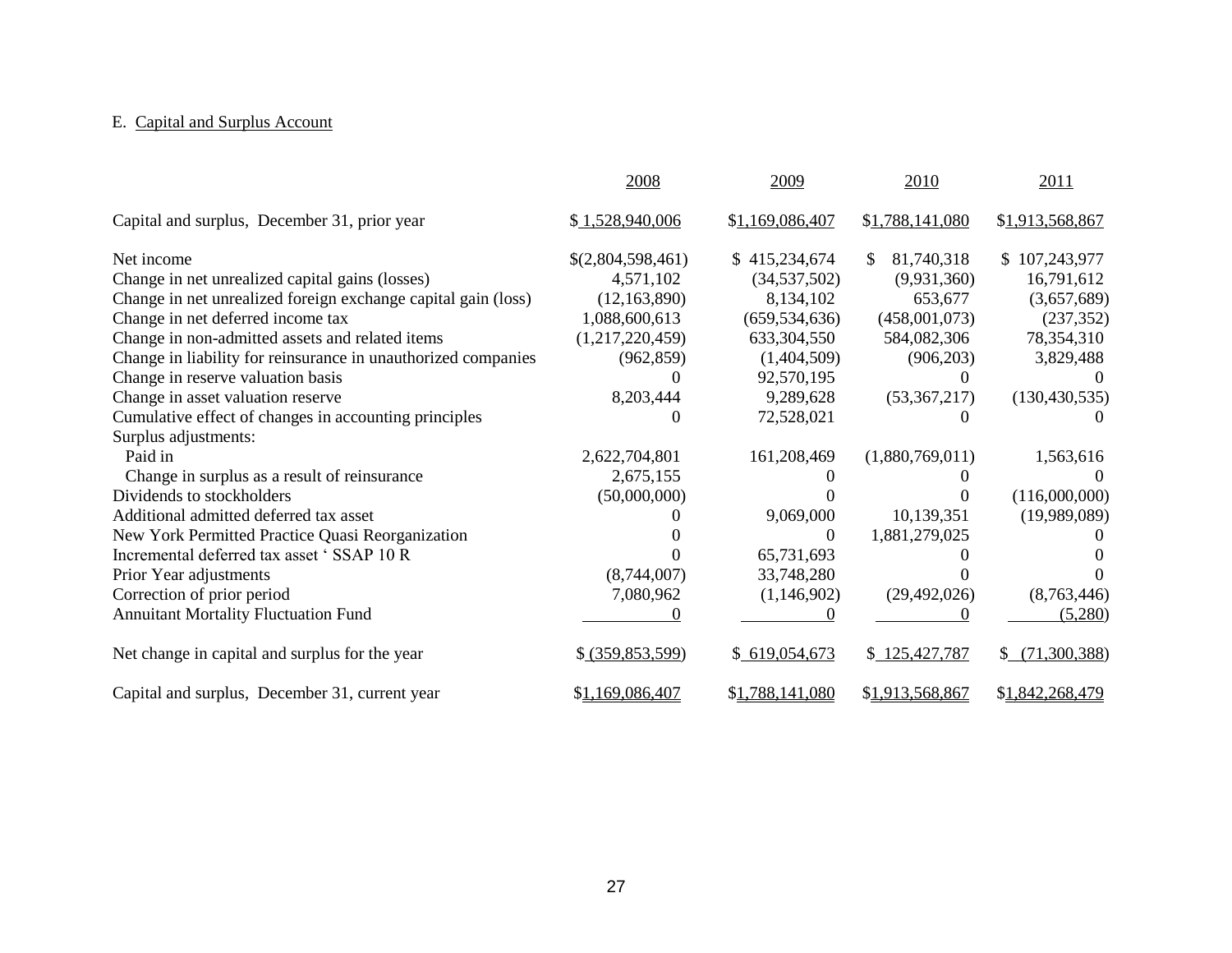<span id="page-30-0"></span> Following are the violations, recommendation and comments contained in the prior financial report on examination and the subsequent actions taken by the Company in response to each citation:

#### Item Description

 A The Company violated Section 1505(d)(3) of the New York Insurance Law by entering into transactions with an affiliate whereby the Company received services on a regular basis without notifying the Department at least thirty days prior to entering into such transactions.

> The Company has subsequently sought and received approval from the Department to enter into transactions with affiliates.

 B The Company violated Section 1505(d)(2) of the New York Insurance Law by amending a reinsurance contract with an affiliate by adding additional policy forms and not providing the Department with at least thirty days' notice prior to amending such contract.

> The Company sought and received approval from the Department for the above mentioned reinsurance contract with its affiliate.

 C The certificate of reserve valuation for December 31, 2007 reserves was held in December 31, 2008 reserves. abeyance until the Department completed its subsequent review of the

The reserves were subsequently certified.

 D The examiner recommends that the Company continue to compute reserves using the assumptions and methodology as agreed upon with the Department

> The Company recorded an additional \$200 million of cash flow testing reserves and employs the assumption methodology for use in the asset adequacy analysis.

 E In September 2008, the Company"s ultimate parent, AIG, experienced a severe strain on its liquidity that resulted in AIG entering into a revolving credit facility with an initial amount of \$85 billion and a guarantee and pledge agreement with the Federal Reserve Bank of New York.

> money borrowed from the Federal Reserve Bank of New York. See pages 6 The Company"s ultimate parent, AIG, has completed the repayment of the and 7 of this report for more detailed information.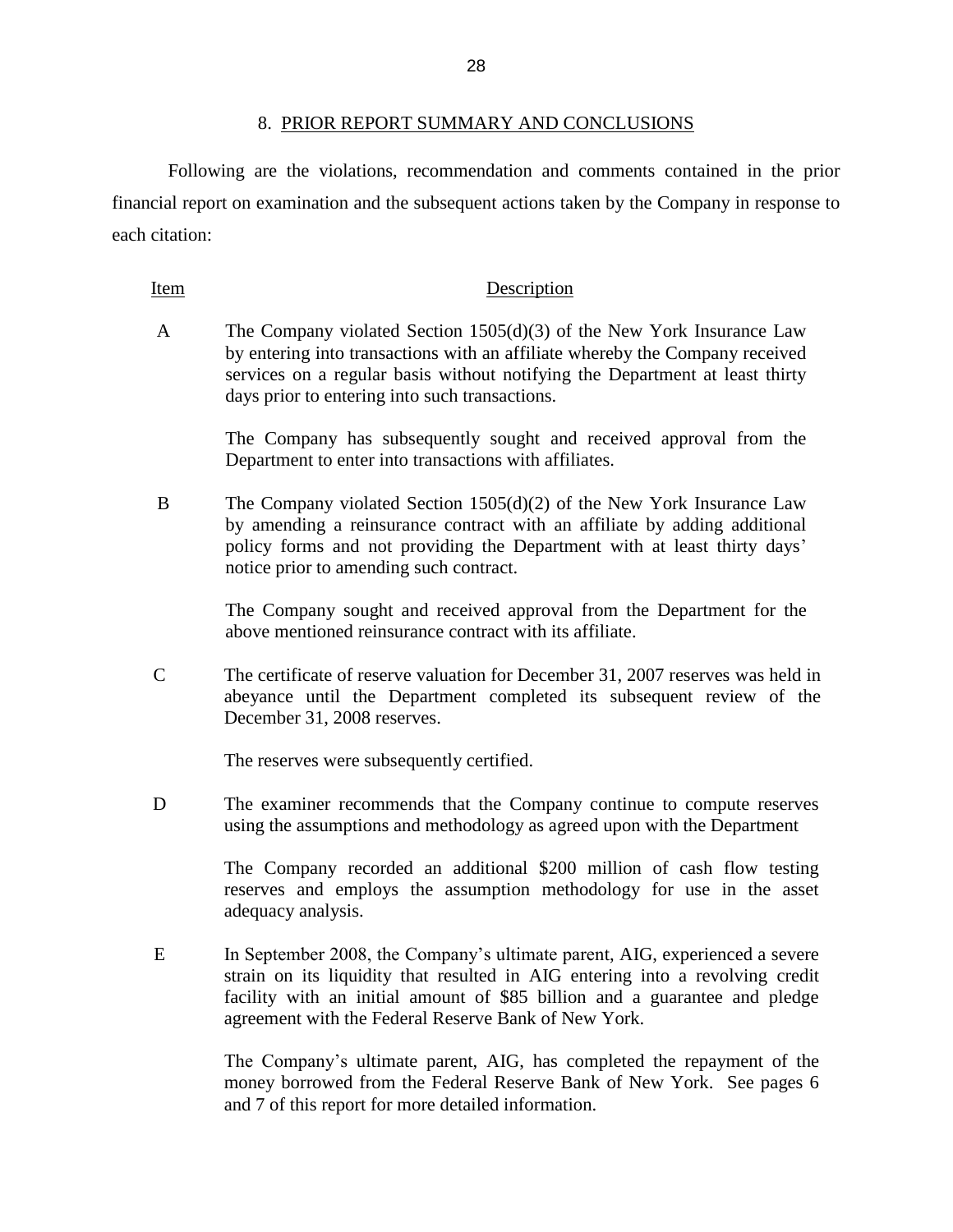| Item        | Description                                                                                                                                                                 |
|-------------|-----------------------------------------------------------------------------------------------------------------------------------------------------------------------------|
| $\mathbf F$ | The Company reported capital contributions of \$2.6 billion in its 2008 filed<br>annual statements.                                                                         |
|             | The contribution was made primarily to offset the effect of losses related to<br>securities lending. The securities lending program was terminated on<br>December 12, 2008. |
| G           | The Company's losses related to securities lending for 2008 were \$1.8 billion.<br>The Company terminated its securities lending program on December 12,<br>2008.           |
|             | The Company has stated that they will revisit the securities lending program at<br>a later date.                                                                            |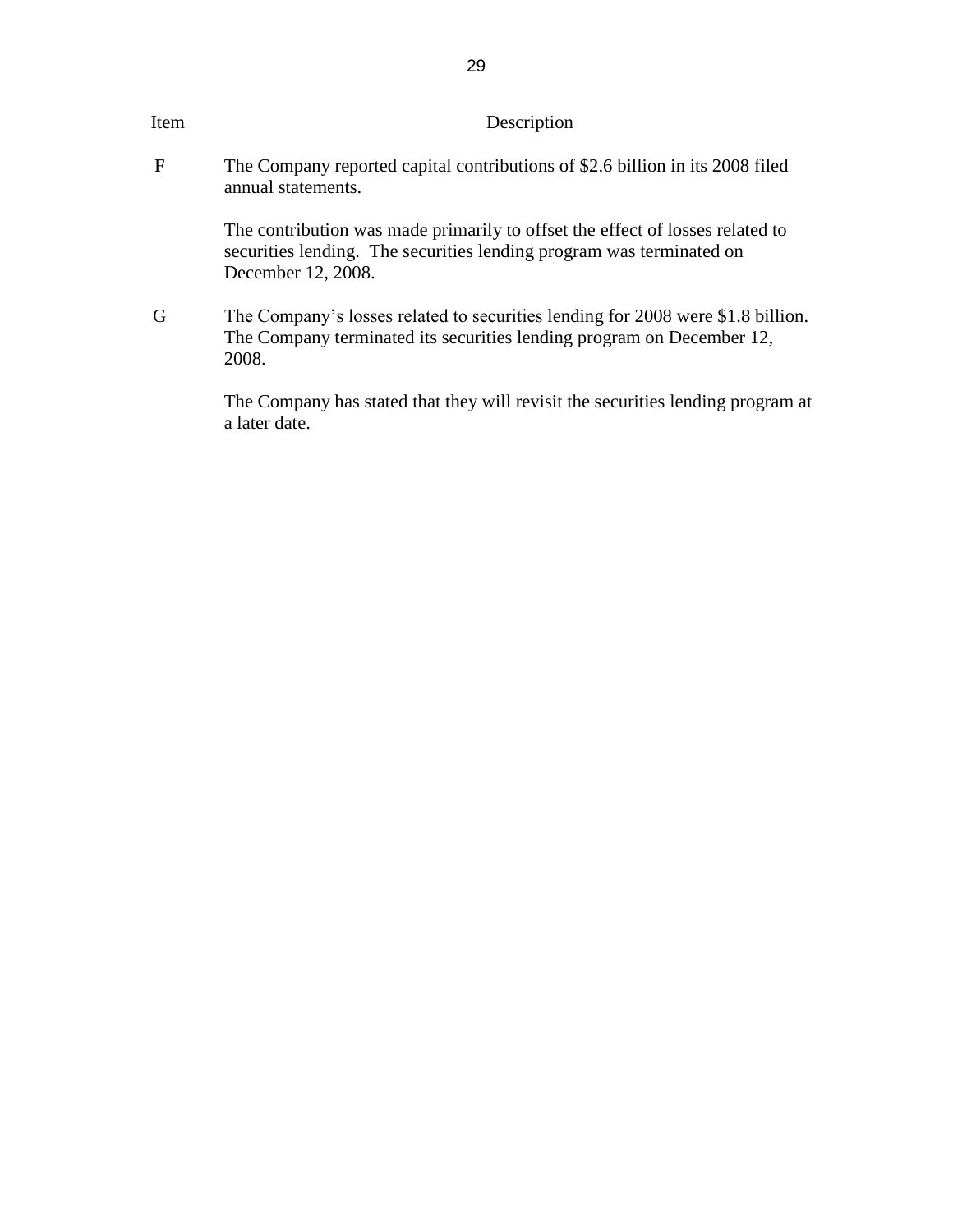#### 9. SUMMARY AND CONCLUSIONS

Following is the comment and recommendation contained in this report:

### the Federal Reserve Bank of New York provided AIG and its subsidiaries financial support to continue its operations. By year end utilizing asset sales and other actions by AIG, the Federal Reserve and B The examiner recommends that the Company continue to perform a review of all inter-company service agreements and either withdraw the ones that have become obsolete or restate the services that are covered Item Description Page No(s). A Pursuant to the Fed Facility Agreement effective September 22, 2008, 2008 such support reached \$182.3 billion. From 2008 through 2012 the Treasury, the US Government recovered in full its financial support as well as achieved a positive return of \$22.7 billion. 6-7 thereunder, wherever necessary. 14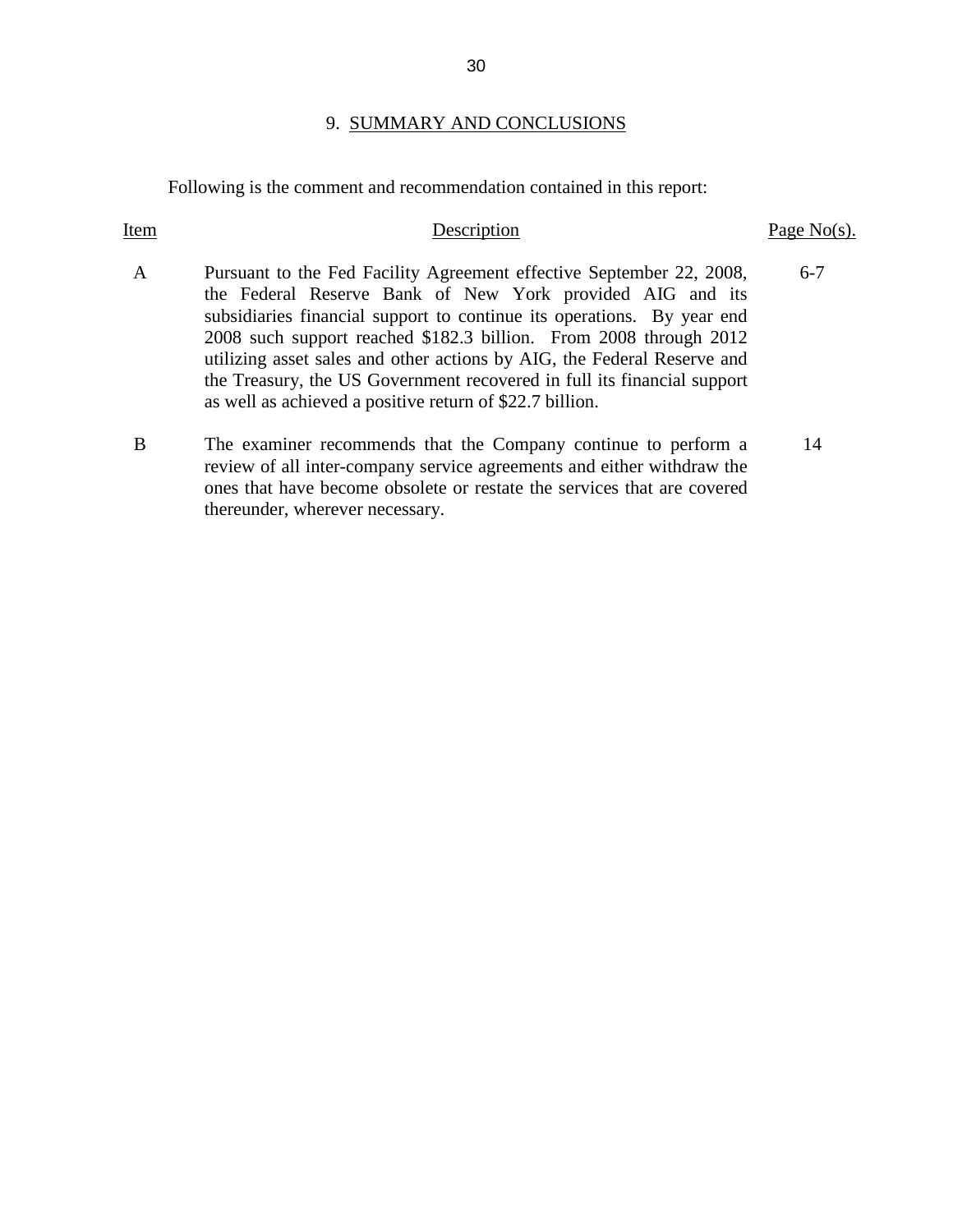Respectfully submitted,

 $\sqrt{s}$ /s/

Phares Caton Associate Insurance Examiner

### COUNTY OF NEW YORK ) STATE OF NEW YORK ) )SS:

Phares Caton, being duly sworn, deposes and says that the foregoing report, subscribed by him, is true to the best of his knowledge and belief.

 $\sqrt{s}$ /

Phares Caton

Subscribed and sworn to before me

this day of